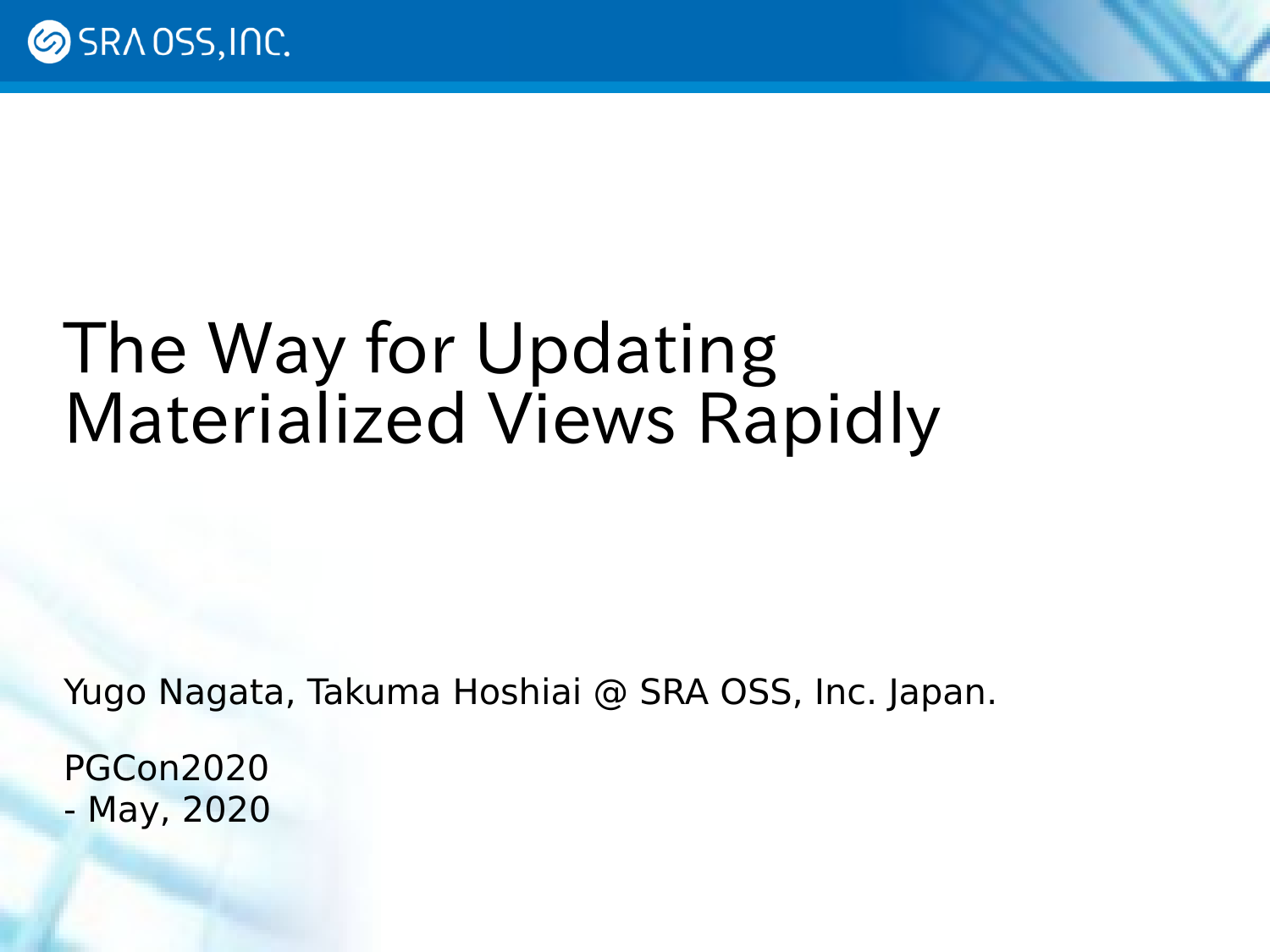

#### About Us

- Yugo NAGATA
	- Software Engineer at SRA OSS, Inc. Japan
	- Research and Development on PostgreSQL
		- Incremental View Maintenance (IVM)  $\leftarrow$  Today's topic
- Takuma HOSHIAI
	- Software Engineer at SRA OSS, Inc. Japan
	- a member of IVM project
	- demo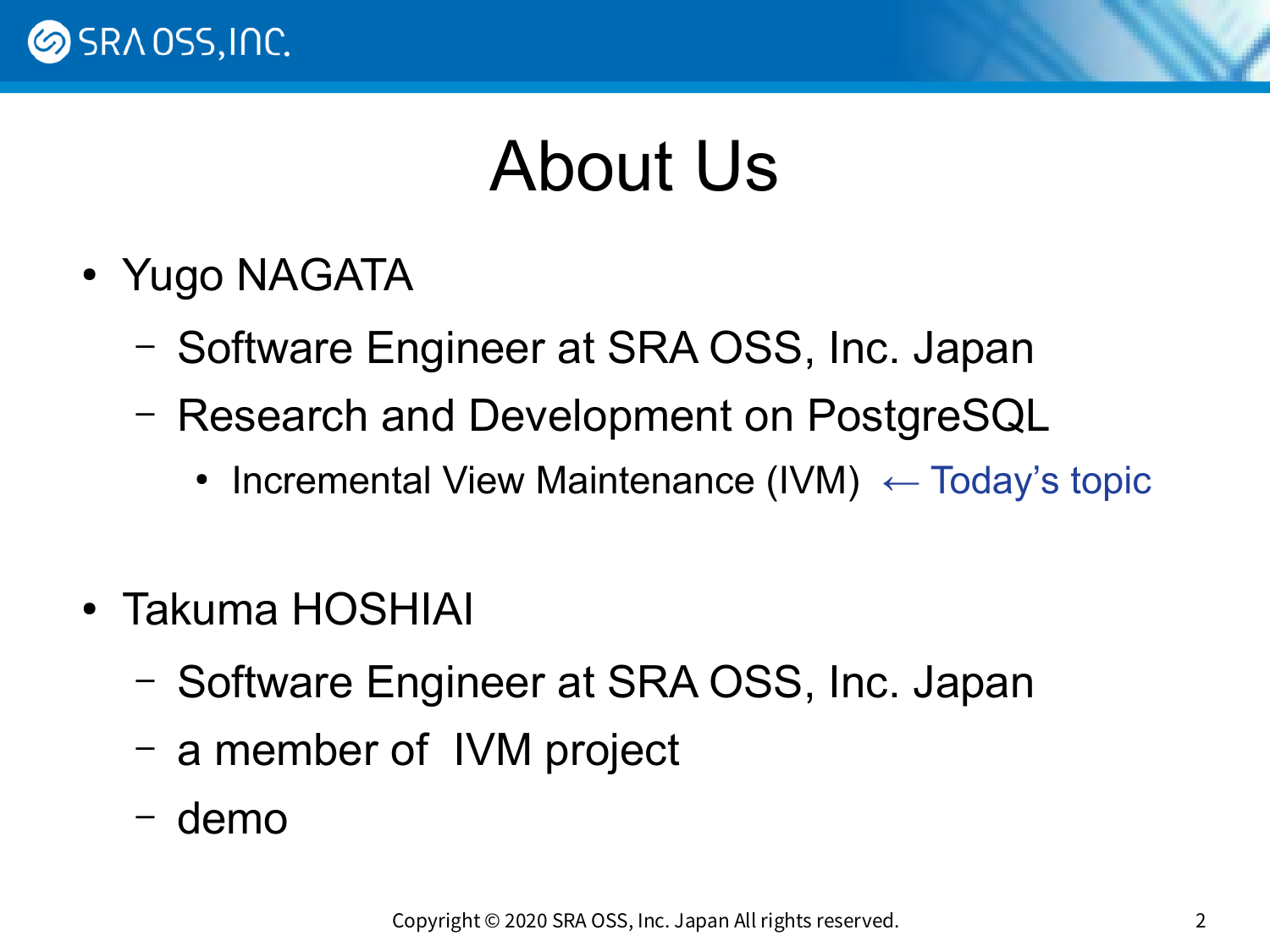

## **Outline**

- Incremental View Maintenance (IVM)
	- The way to refresh materialized views rapidly
- IVM Implementation on PostgreSQL
	- Overview
	- Progress since the initial patch
- Examples
	- Demonstration
	- Performance Evaluation
- Summary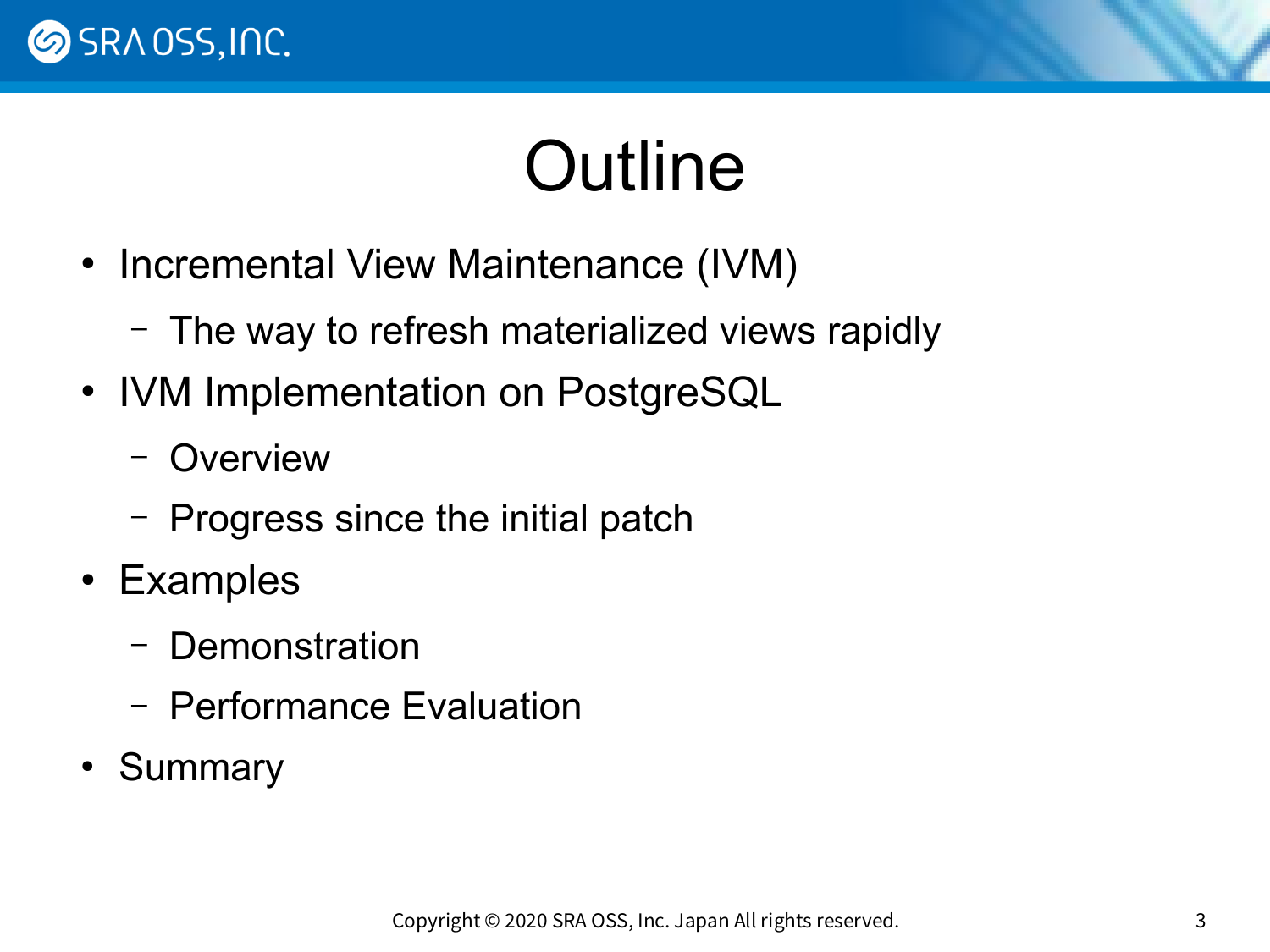

## Materialized View

- **View** 
	- Virtual relation defined by a query
	- The query is executed when the view is referred to.
- Materialized view
	- The results are stored in database for quick response.
	- Data warehouse for analyzing a large data

Needs to be maintained after a base table is modified.

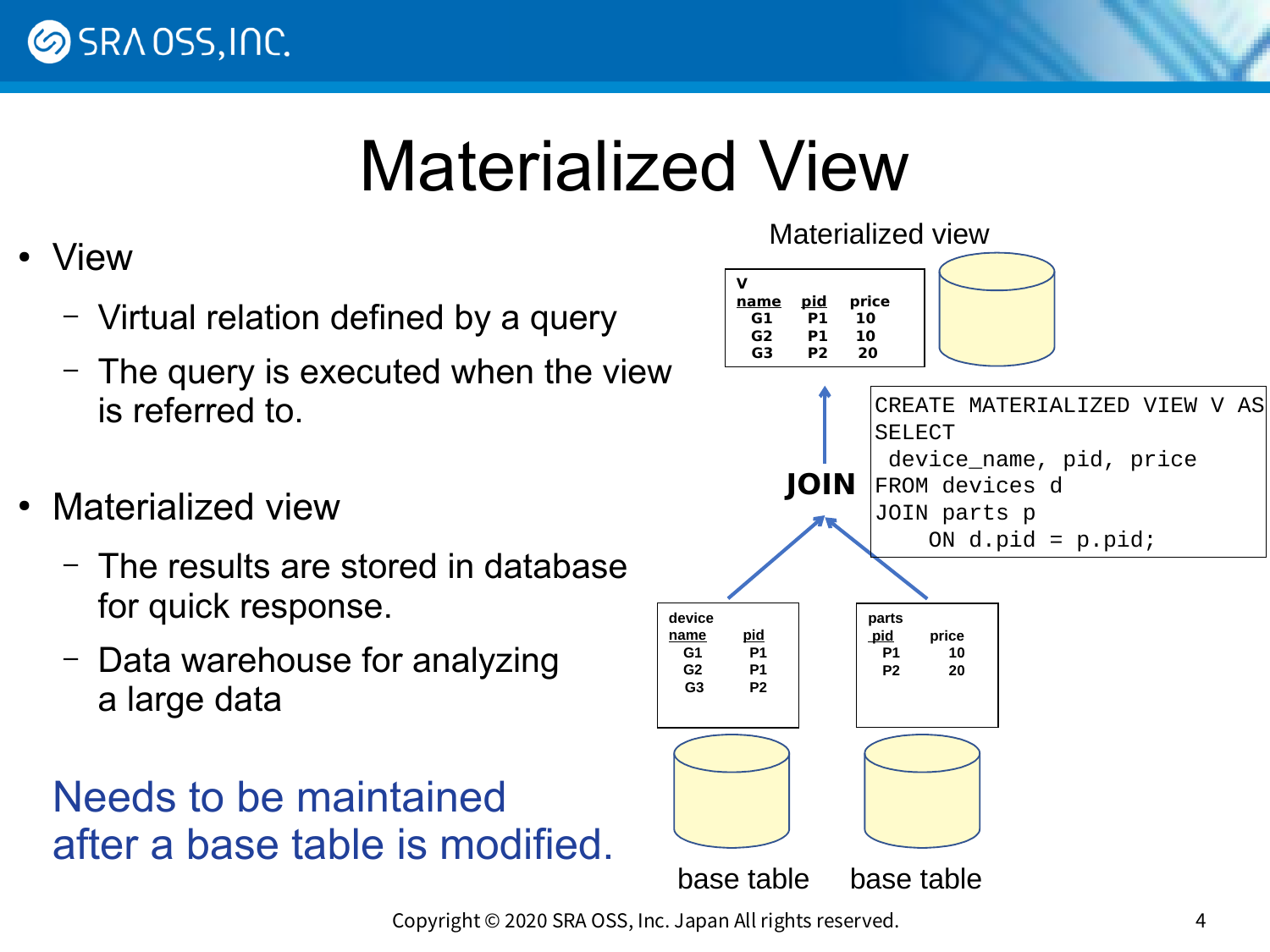## Refreshing Materialized Views

Materialized view

REFRESH MATERIALIZED VIEW V;

- REFRESH command
	- Recomputing the contents from scratch

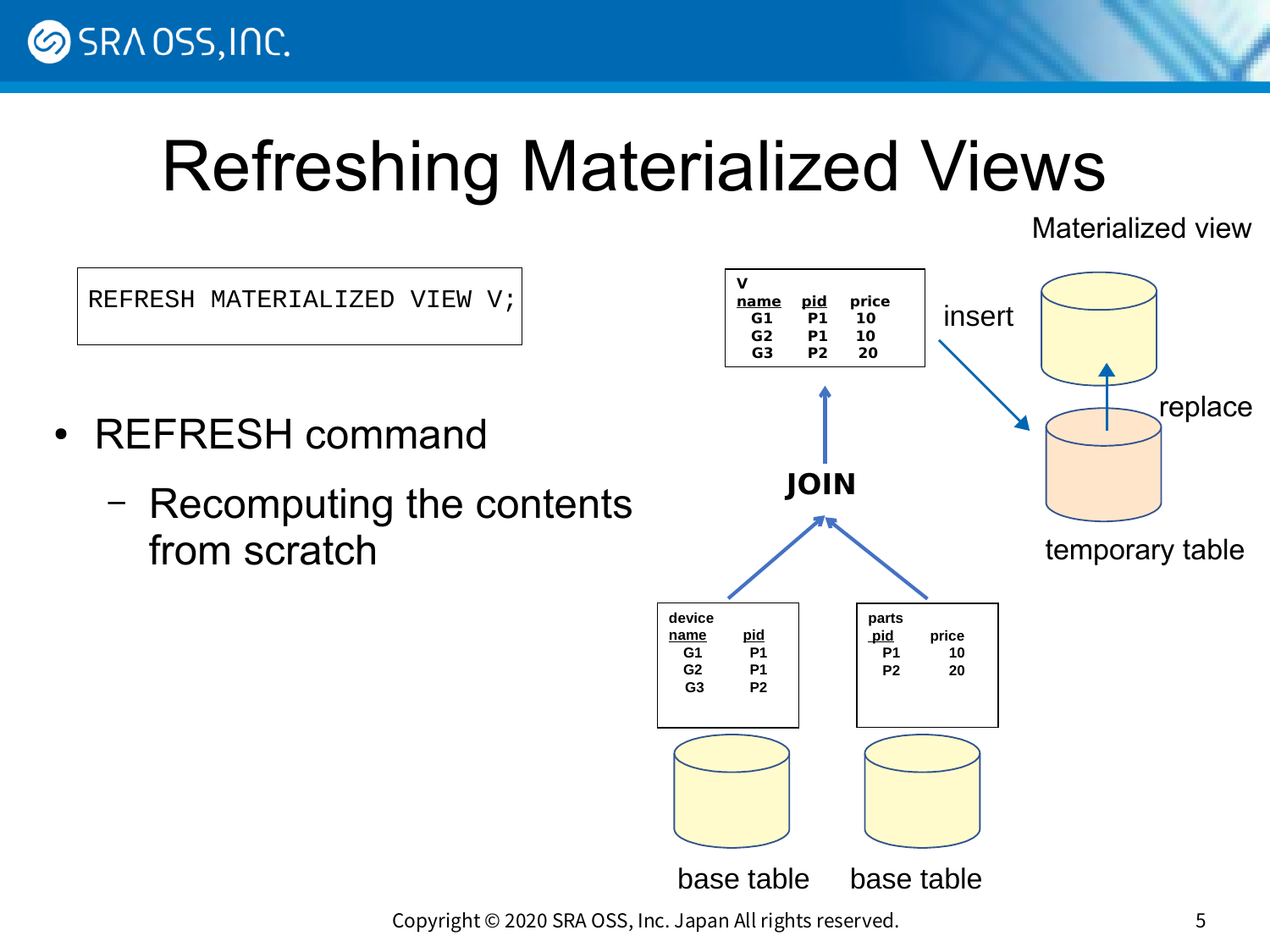# Refreshing Materialized Views

REFRESH MATERIALIZED VIEW CONCURRENTLY V; • CONCURRENTLY option – Refresh materialized view with a weaker lock – Still needs recomputing **device name pid G1 P1 G2 P1 parts V name pid price G1 P1 10 G2 P1 10 G3 P2 20 JOIN**



Copyright © 2020 SRA OSS, Inc. Japan All rights reserved. 6

Materialized view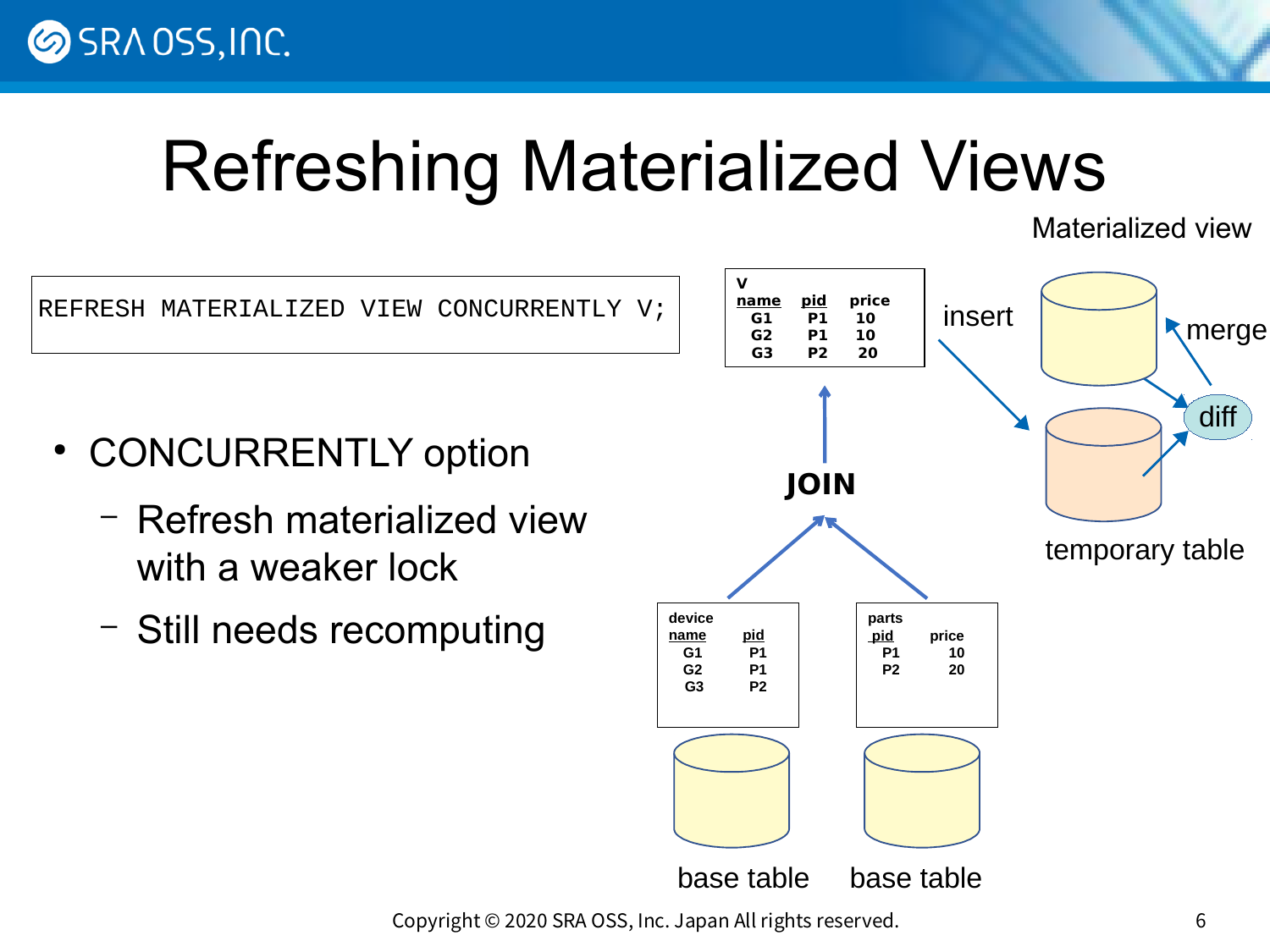# Incremental View Maintenance (IVM)

Compute and apply only the incremental changes to the materialized views  $\rightarrow$  effective maintenance



Copyright © 2020 SRA OSS, Inc. Japan All rights reserved. 7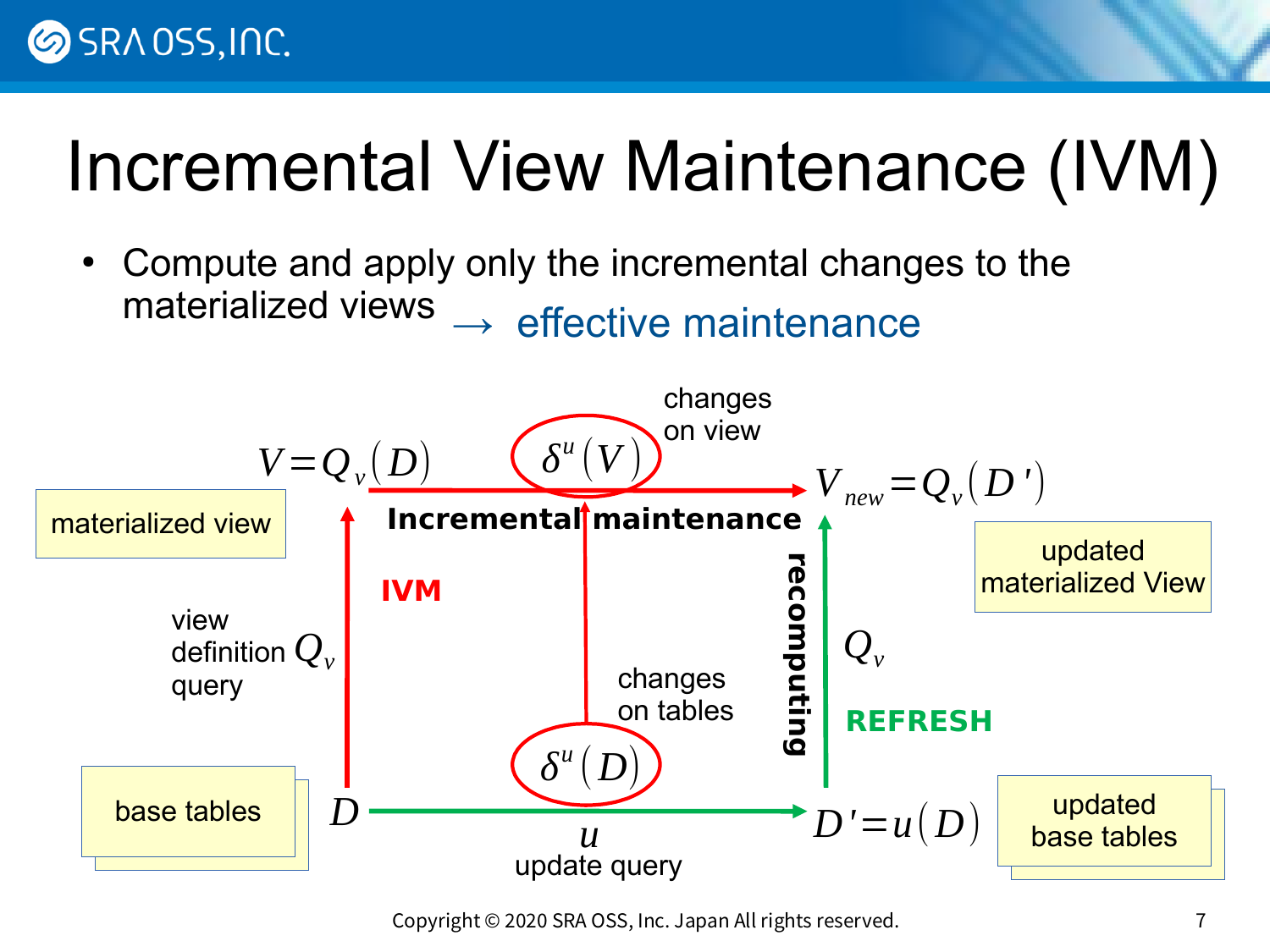

## Our Implementation

- The first patch was submitted a year ago
	- Subject: Implementing Incremental View Maintenance
	- Talk at PGCon 2019
- Materialized views can be updated automatically and incrementally when base tables are updated.

 $\rightarrow$  You don't need to write trigger functions by yourself!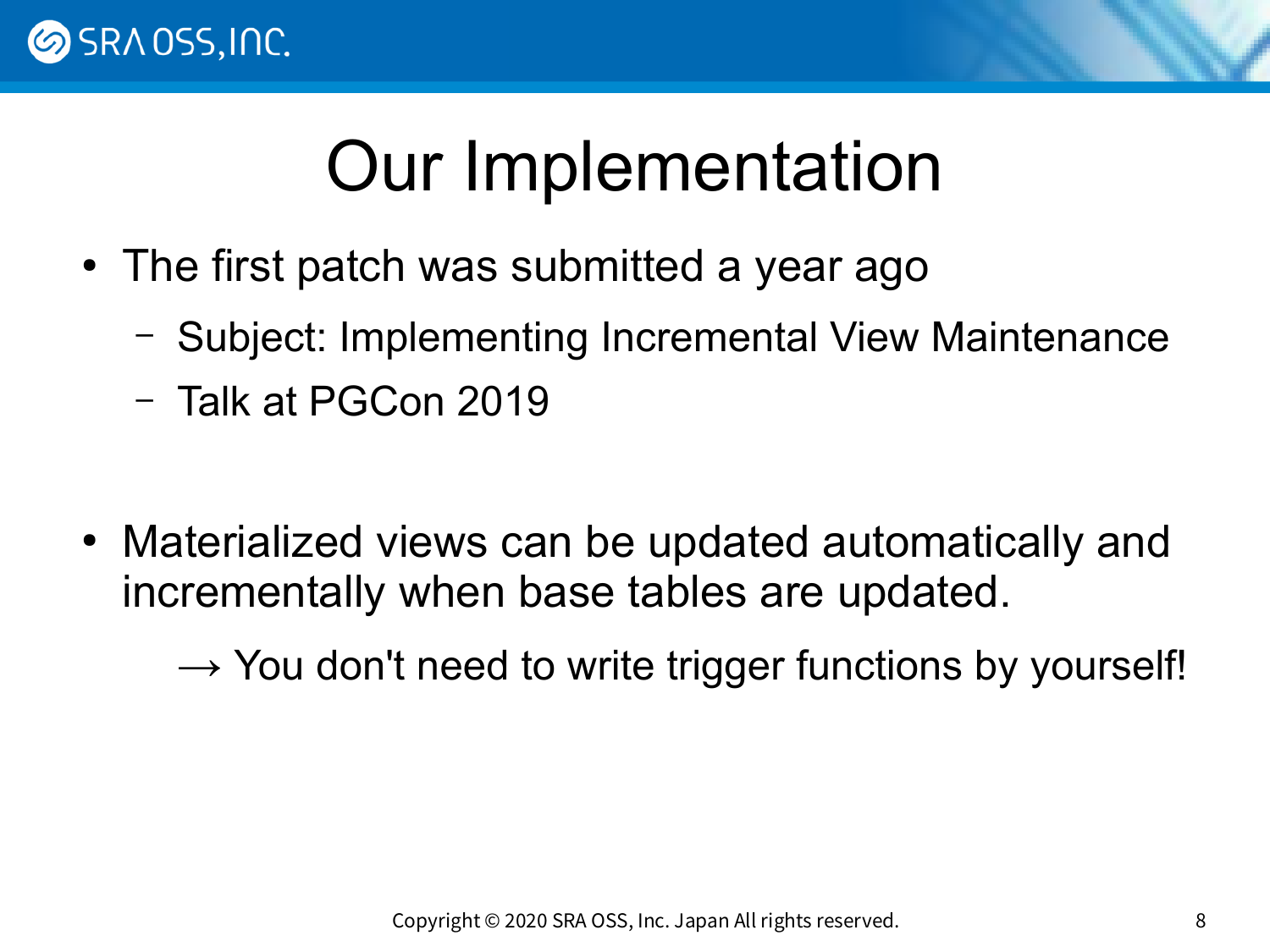

## How Effective?

- TPC-H Q01
	- Aggregates on a large table

Execution time (scale factor = 1)

| <b>SELECT</b> on the query                                           | 11424.255 ms |                           |  |
|----------------------------------------------------------------------|--------------|---------------------------|--|
| SELECT on the materialized view                                      |              | 3.128 ms < Quick response |  |
| REFRESH of the materialized view                                     | 24135,419 ms |                           |  |
| Incremental View Maintenance<br>(1 row of the base table is updated) |              | 22.315 ms < Rapid update  |  |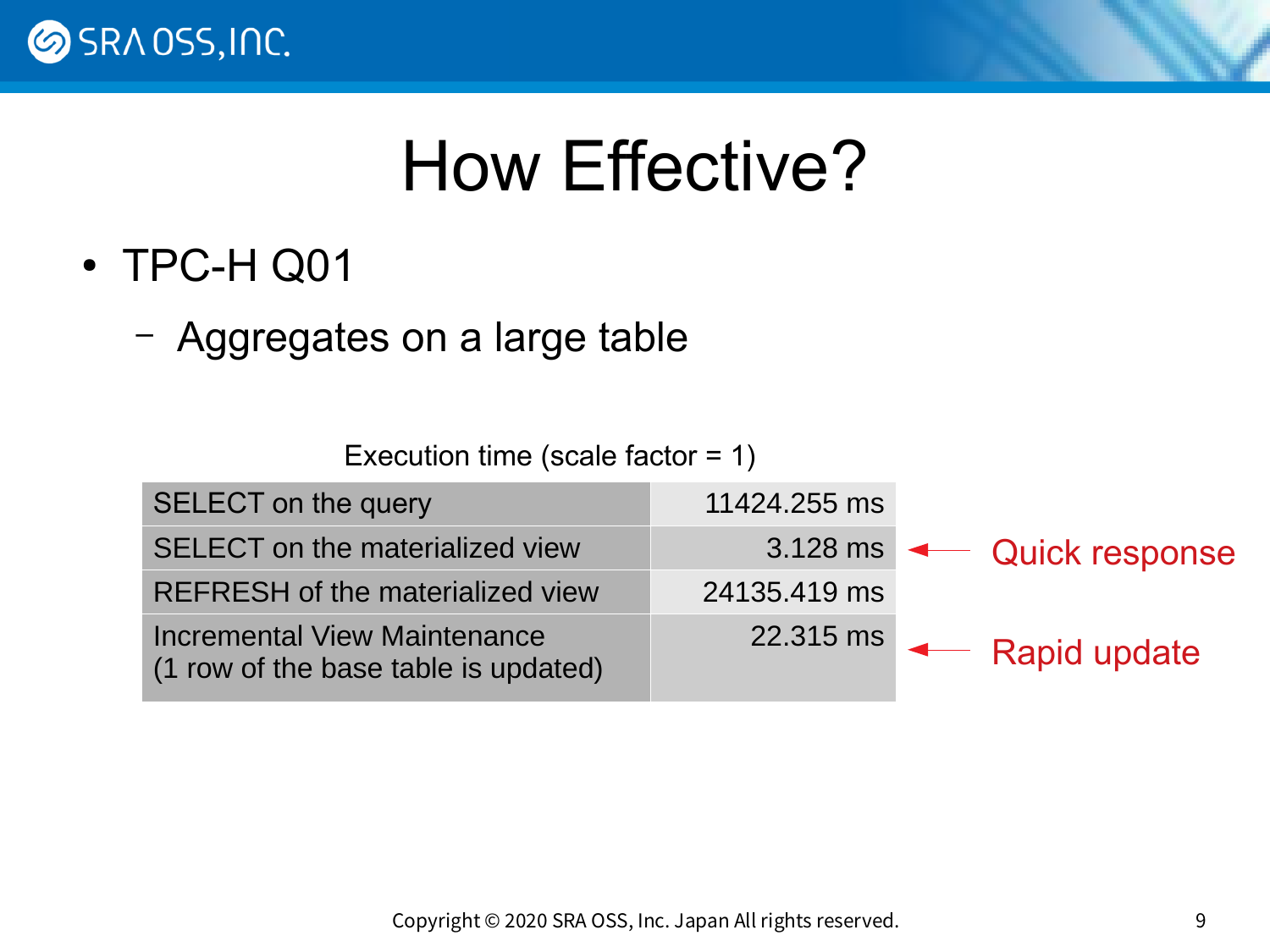

## Supported Views

- The initial patch
	- Selection, Projection, (Inner) Join,
	- DISTINCT
	- Views with tuple duplicates
- The latest patch
	- Some aggregates with/without GROUP BY
		- count, sum, avg, min, max
	- Self-join
	- Outer Join
	- Sub-queries including EXISTS
	- REFRESH WITH [NO] DATA,
	- Row Level Security (RLS), pg\_dump/restore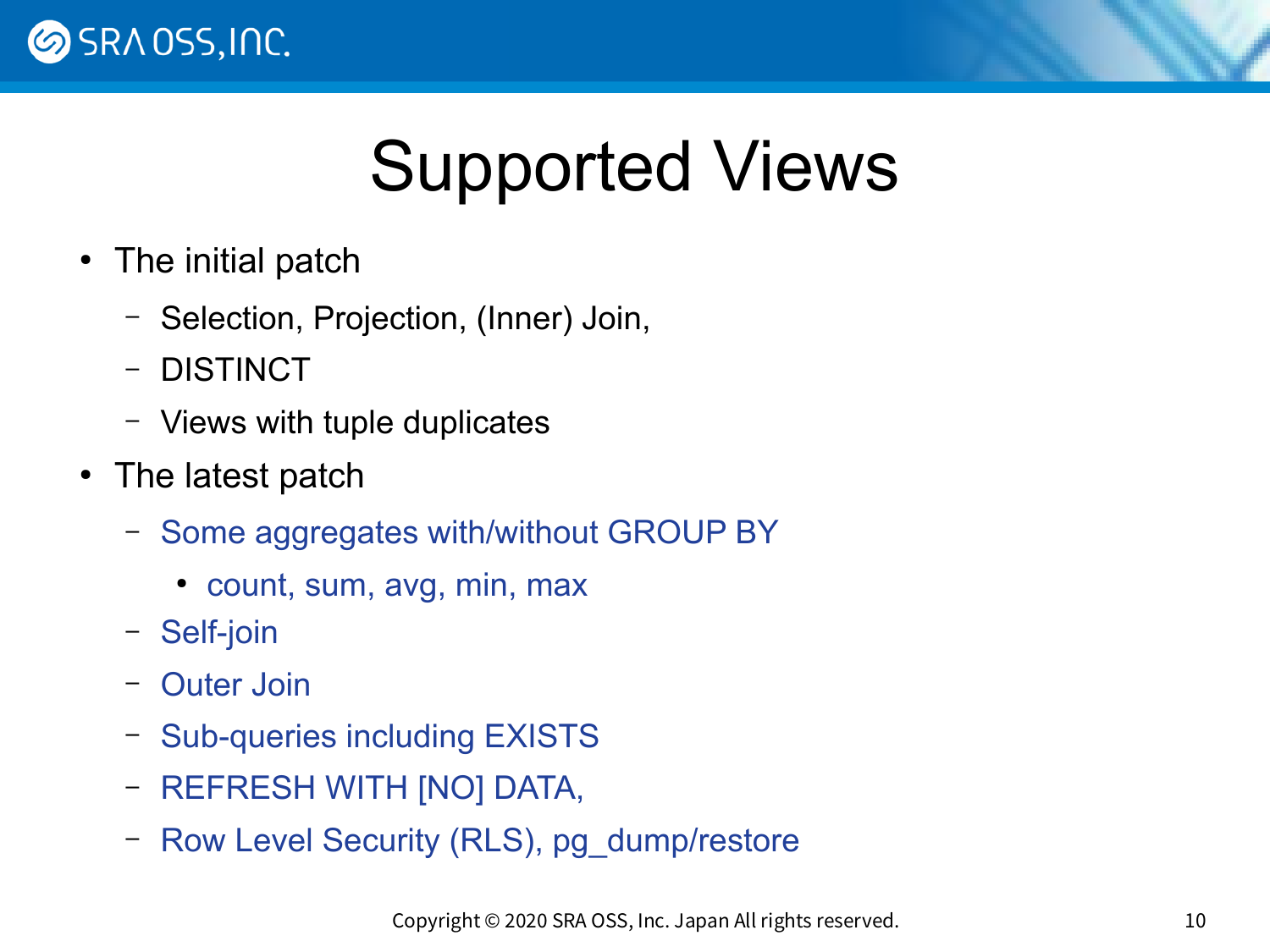

## Basic Theory of IVM

• View definition

SELECT \* FROM R NATURAL JOIN S;

- Ex.) Natural join view  $V \stackrel{\text{def}}{=} R \bowtie S$
- Change on a base table

 $R \leftarrow (R - \nabla R \cup \Delta R)$ 

• Calculation of change on view

 $\nabla V = \nabla R \Join S$ 

 $\Delta V = \Delta R \Join S$ 

• Apply the change to the view

 $V \leftarrow (V - \nabla V \cup \Delta V)$ 

R, S base tables  $\nabla R$  deleted tuples<br> $\Delta R$  inserted tuples inserted tuples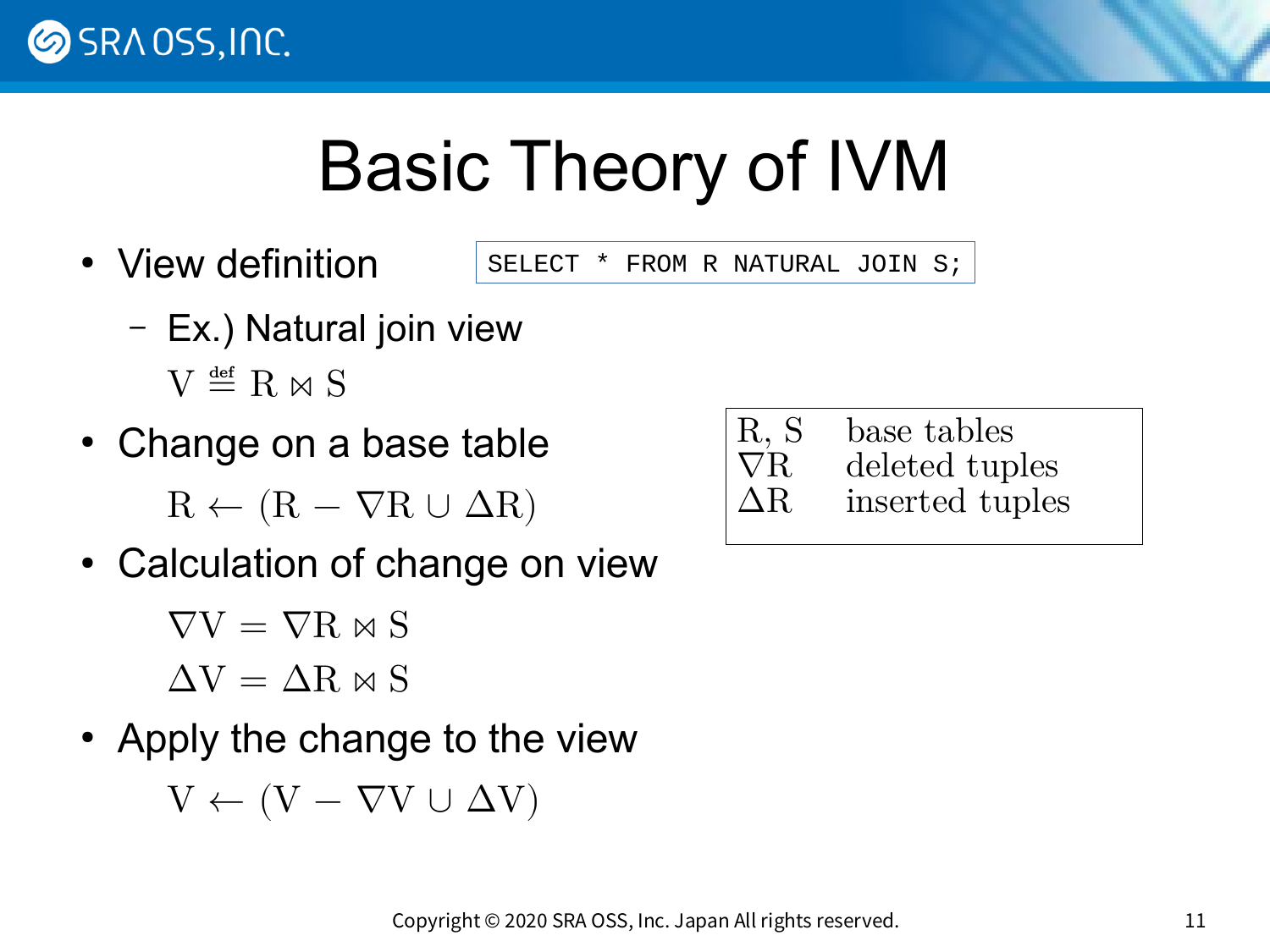**SRAOSS, INC.** 

#### Basic Theory of IVM: Example (1)

| R       |       |  | S   |                |  |
|---------|-------|--|-----|----------------|--|
| id      | text  |  | id  | value          |  |
| 111     | one   |  | 111 |                |  |
| 222     | two   |  | 222 | $\overline{2}$ |  |
| 333     | three |  | 333 | 3              |  |
| natural |       |  |     |                |  |

 $V \stackrel{\text{def}}{=} R \bowtie S$ 

**join**

| id  | text  | value |
|-----|-------|-------|
| 111 | one   |       |
| 222 | two   |       |
| 333 | three |       |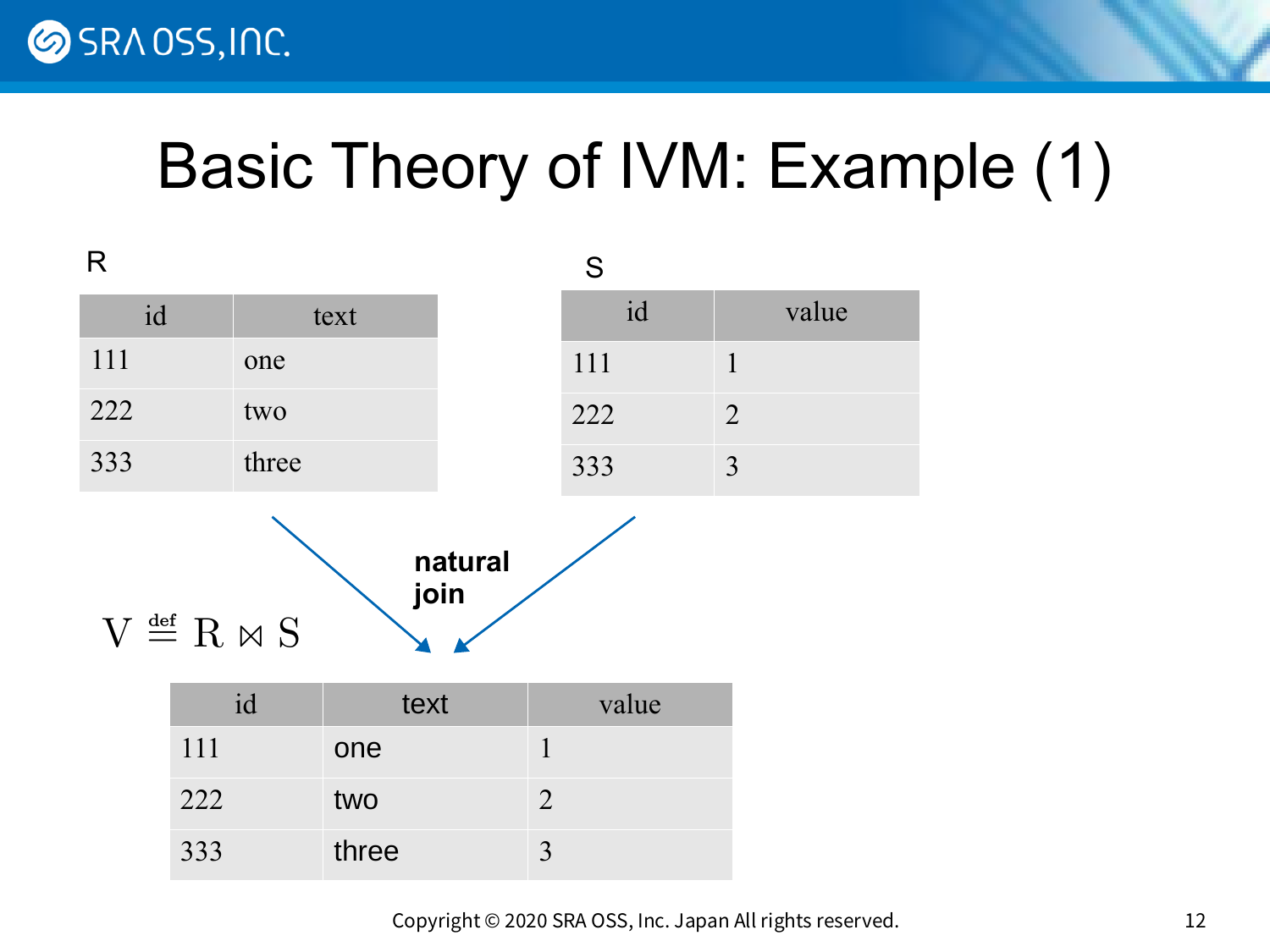**SRAOSS, INC.** 

#### Basic Theory of IVM: Example (2)

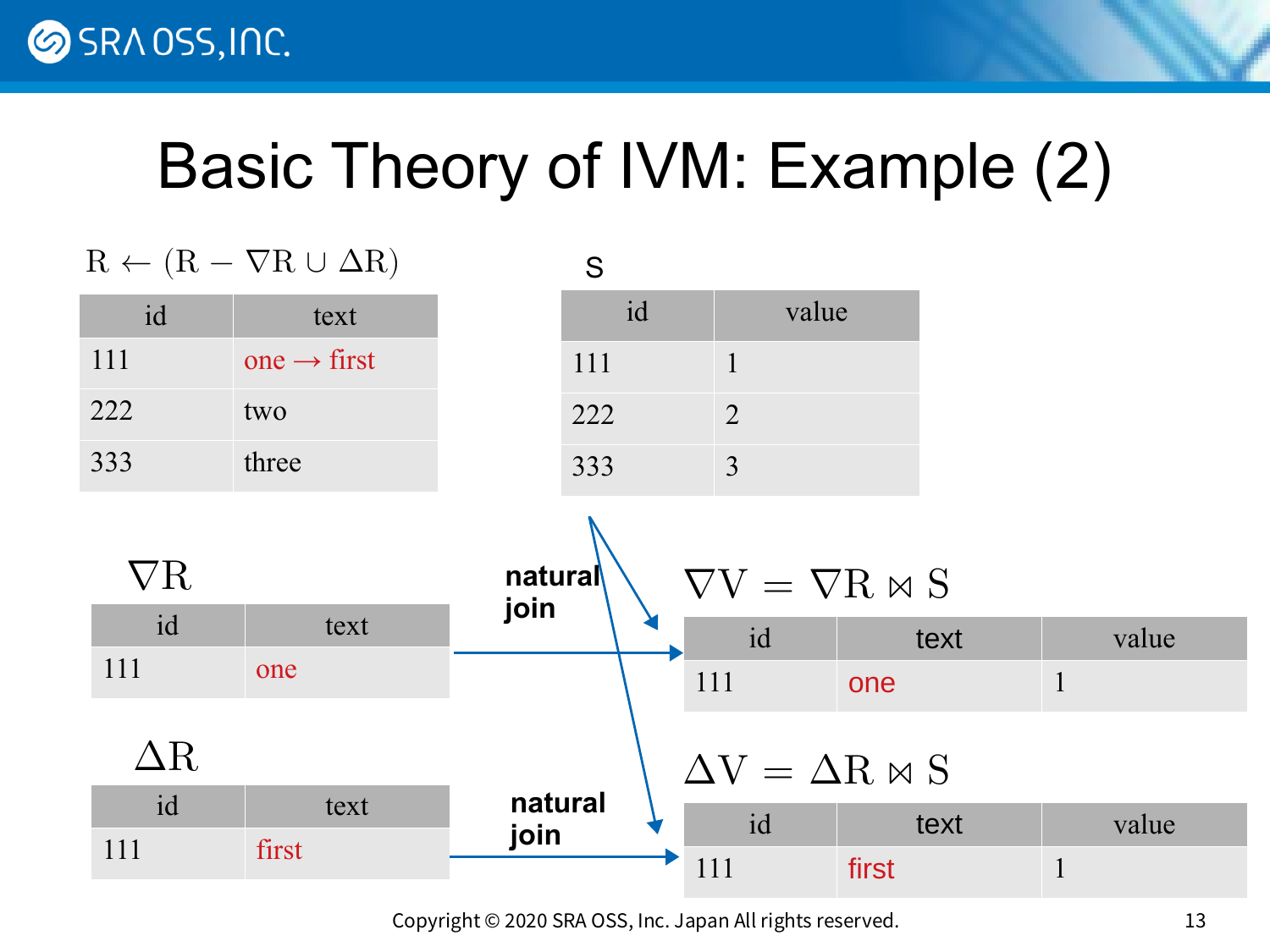

#### Basic Theory of IVM: Example (3)

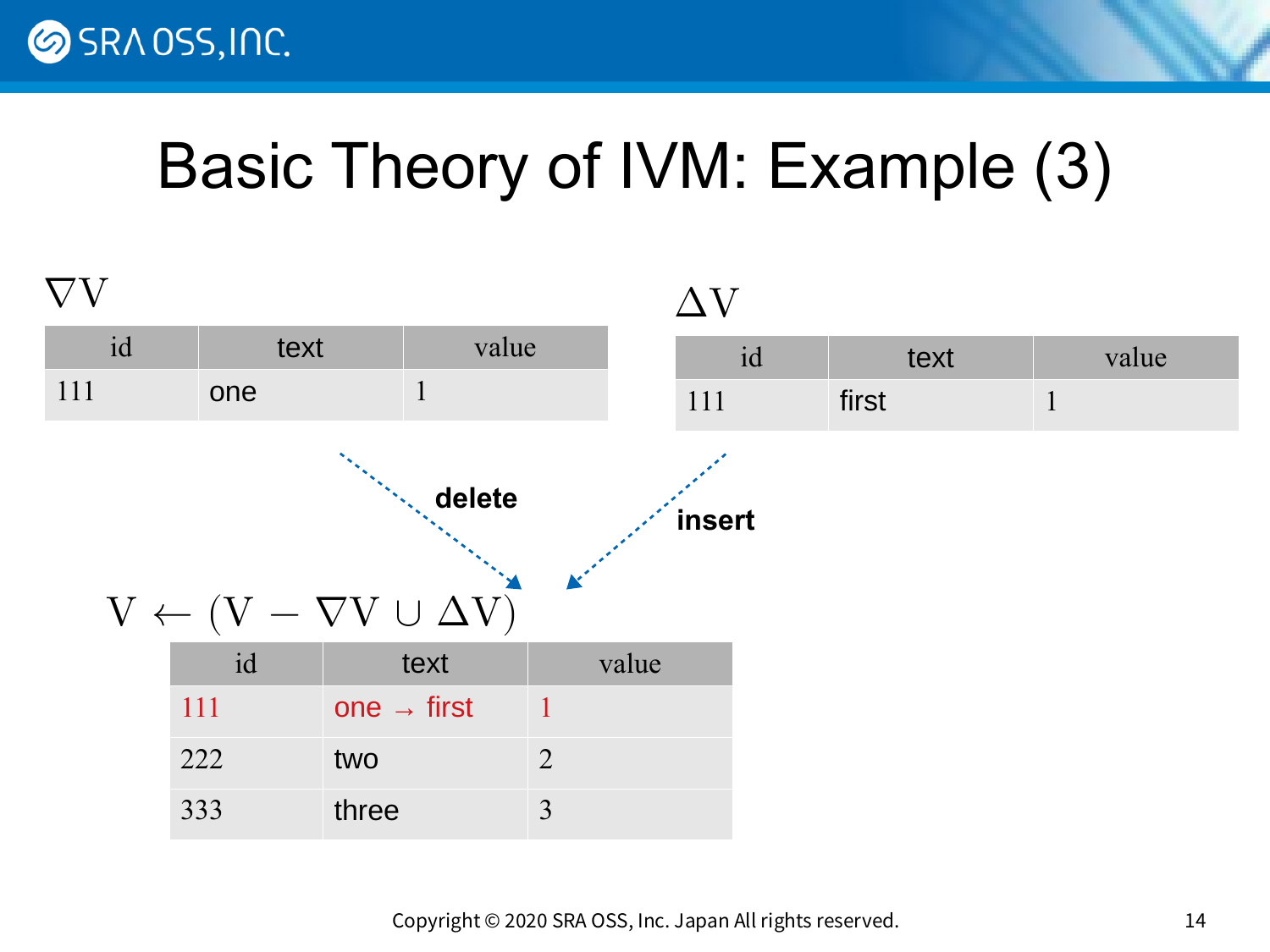

## Timing of View Maintenance

- Immediate maintenance
	- Materialized view is updated in the same transaction where a base table is modified.
- Deferred maintenance
	- Materialized view is updated after the transaction is committed
		- When view is accessed
		- As a response to user command (like REFRESH)
		- Periodically, etc.
- We started from "Immediate" since it requires less number of codes.
	- "Deferred" needs a mechanism to manage "logs" for recording changes of base tables.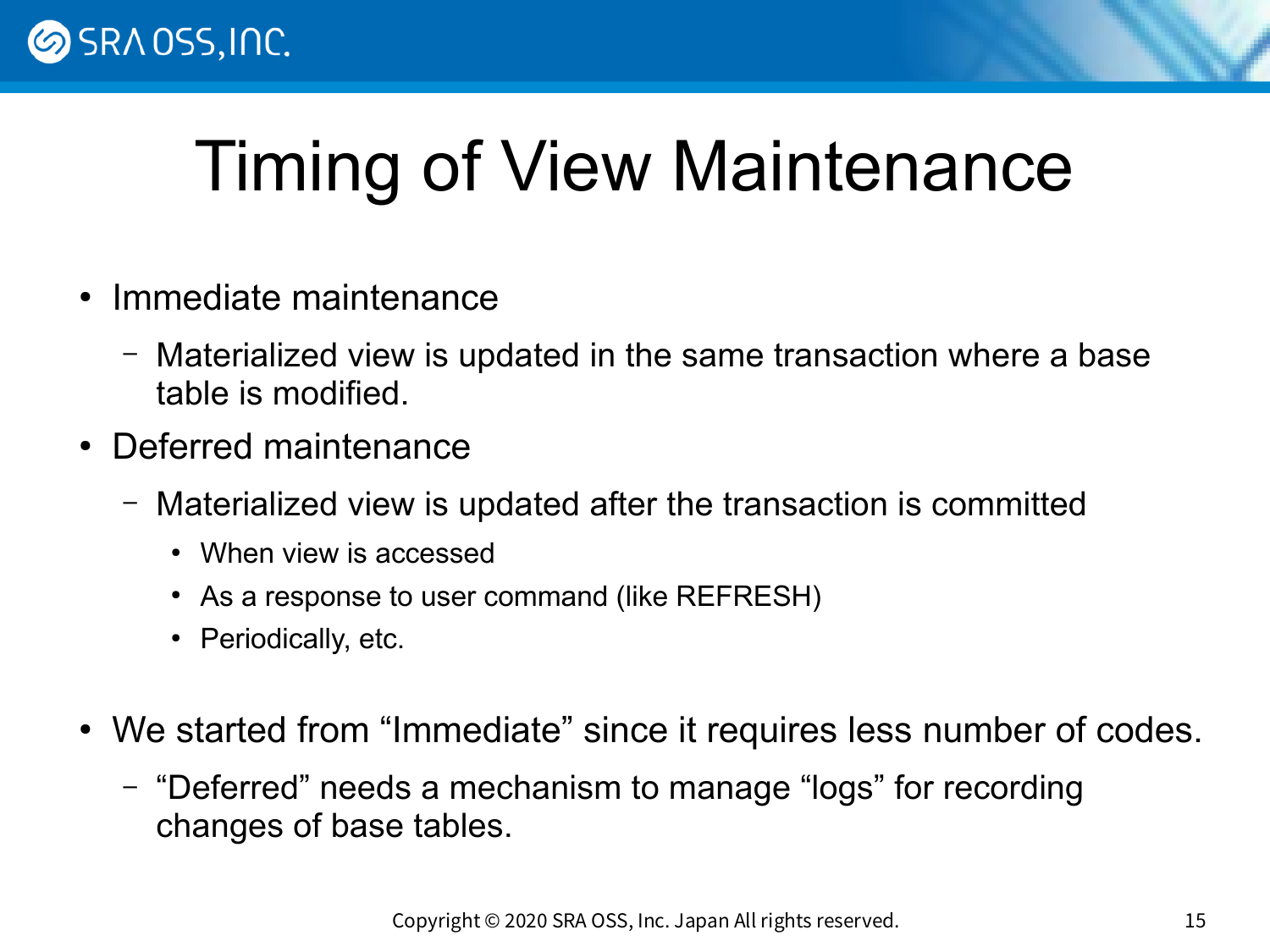

#### **Overview**

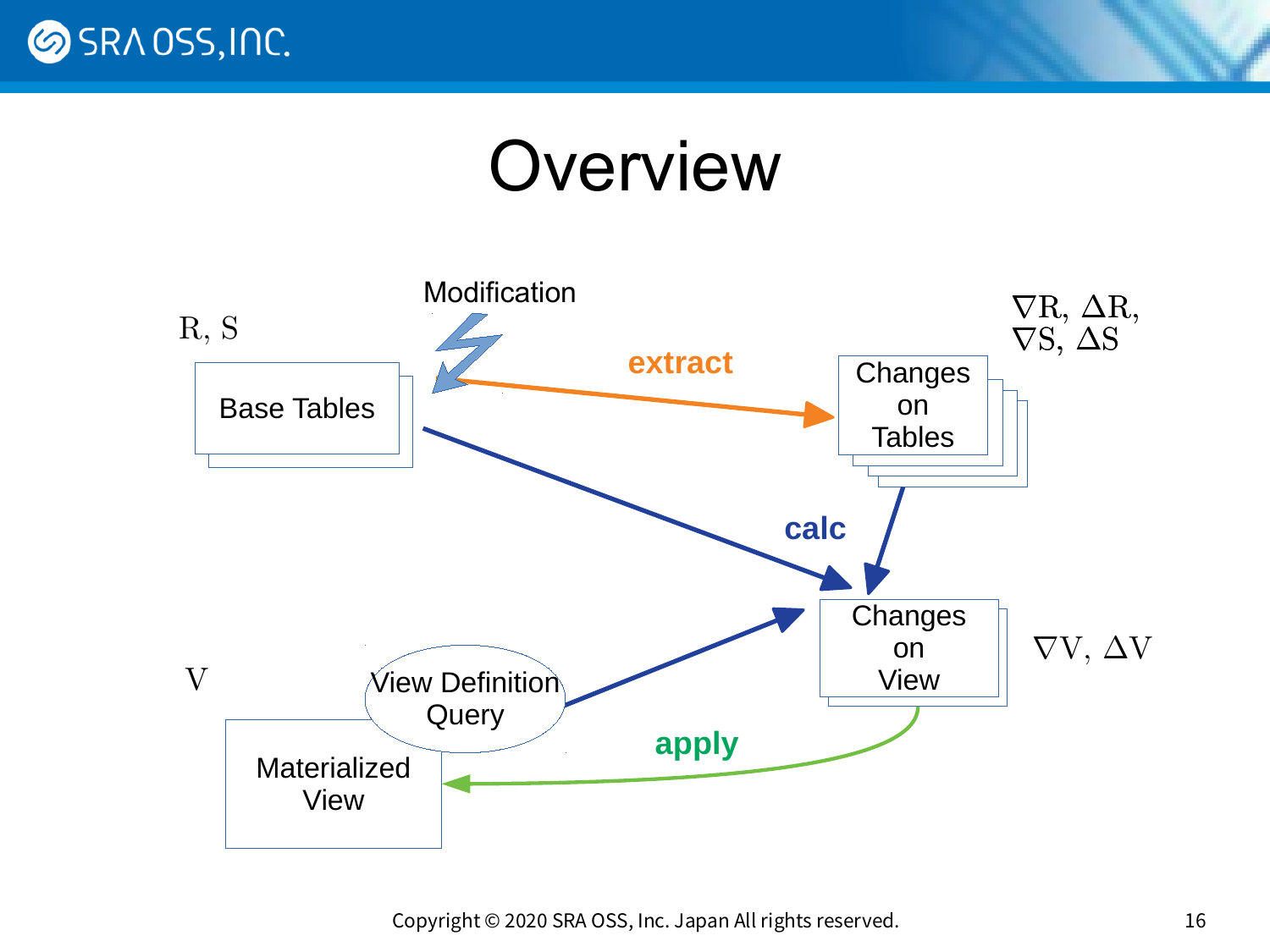

#### **Overview**

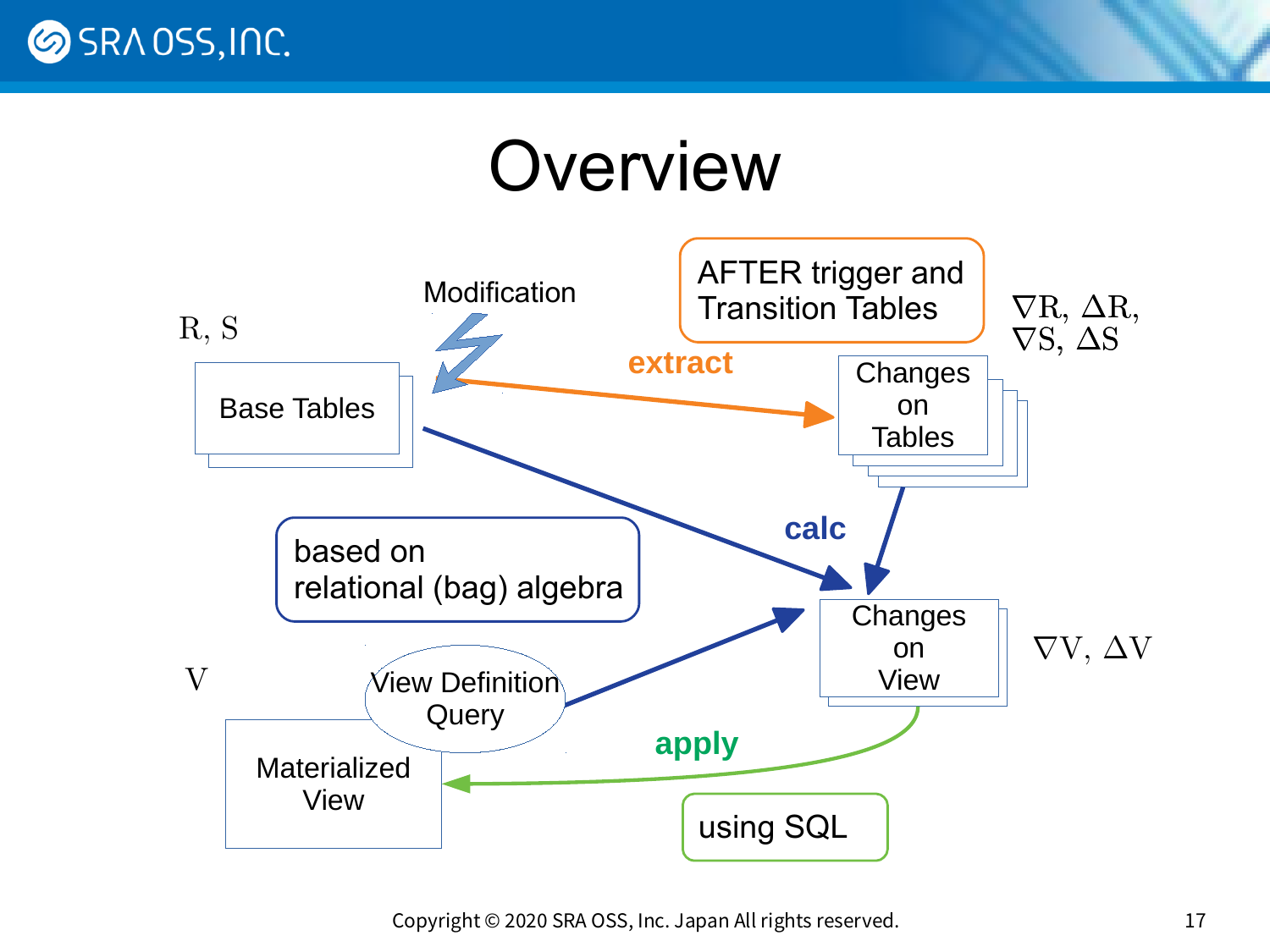

# Creating Materialized Views (1)

- CREATE INCREMENTAL MATERIALIZED VIEW
	- The tentative syntax to creates materialized views with IVM support

```
CREATE INCREMENTAL MATERIALIZED VIEW mv AS
     SELECT device_name, pid, price
     FROM devices d
     JOIN parts p
        ON d.pid = p.pid;
```
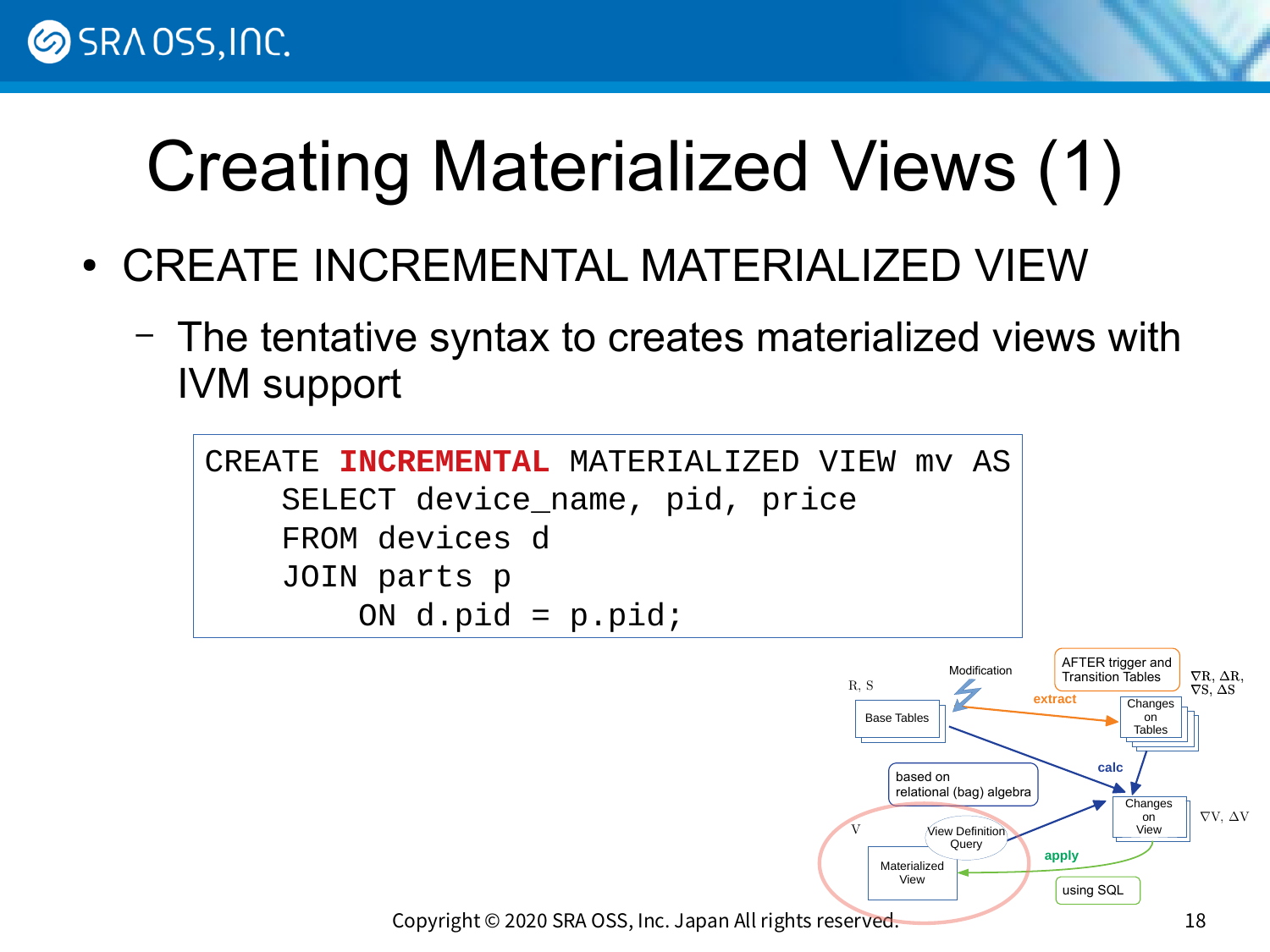# Creating Materialized Views (2)

- AFTER triggers are created on all base tables.
	- Automatically and internally
	- For INSERT, DELETE, and UPDATE
	- Statement level
	- With Transition Tables
- **Transition Tables** 
	- Changes on tables can be referred to in the trigger function like normal tables.
		- tuples deleted from the table
		- tuples inserted into the table
	- In theory, these two tables are corresponding to  $\nabla$ R and  $\Delta$ R respectively.

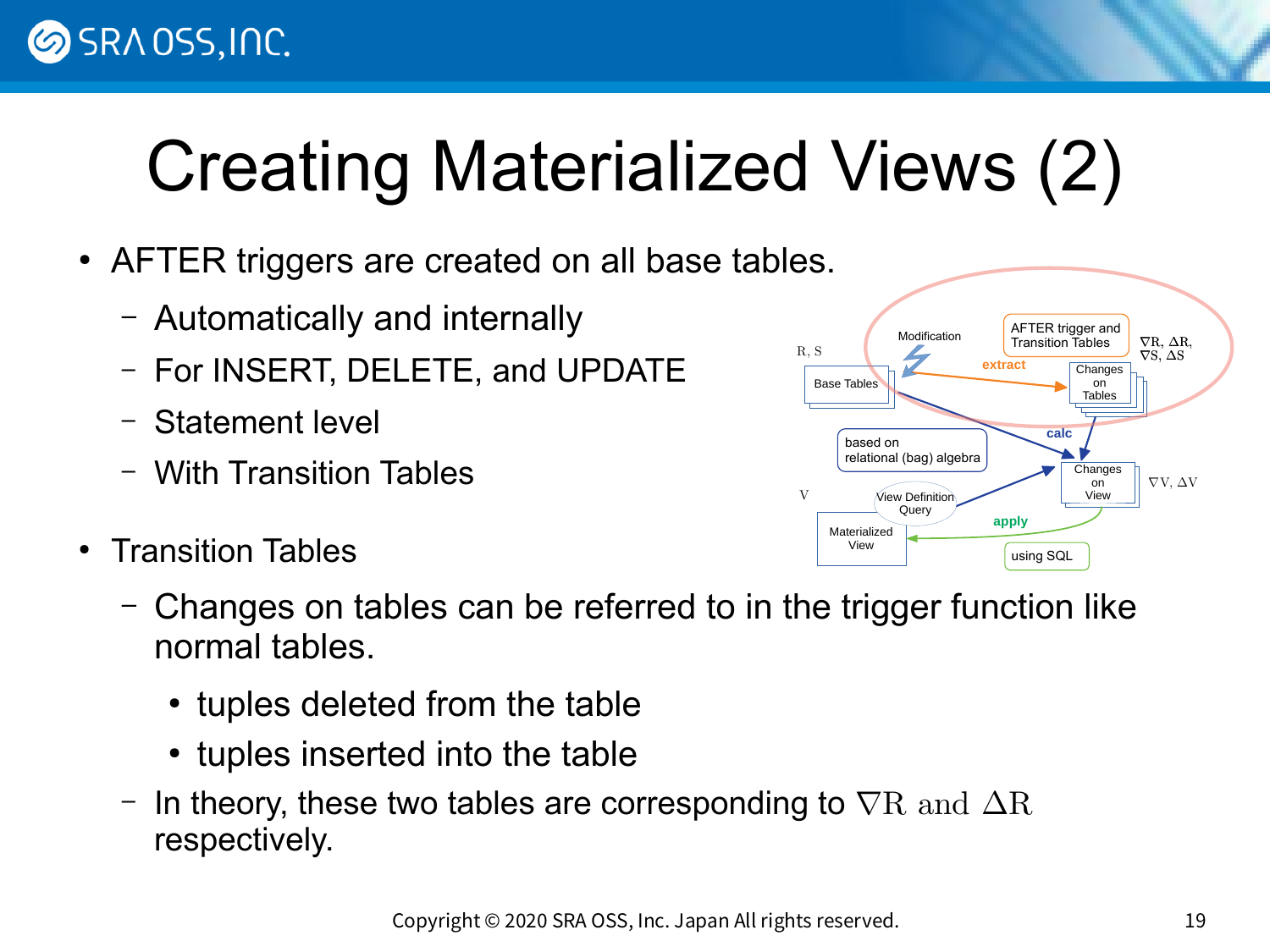

# Calculating Delta on Views

- Use the view definition query with some rewrite:
	- Replacing the modified table with the transition table.
	- Using count(\*) in order to count the multiplicity of tuples.



In theory, the results correspond to  $\nabla V$  and  $\Delta V$ .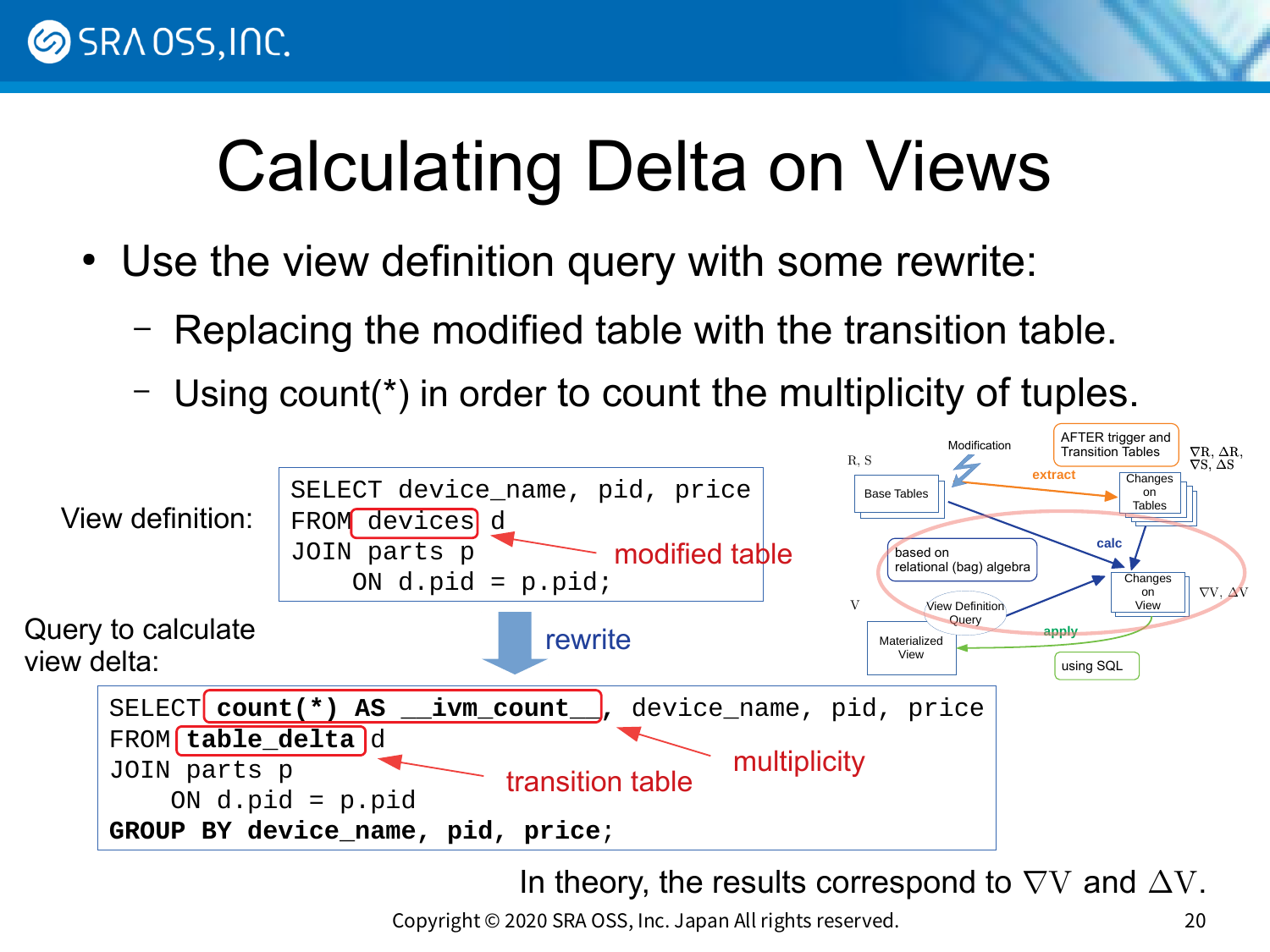

# Applying Delta to View (1)

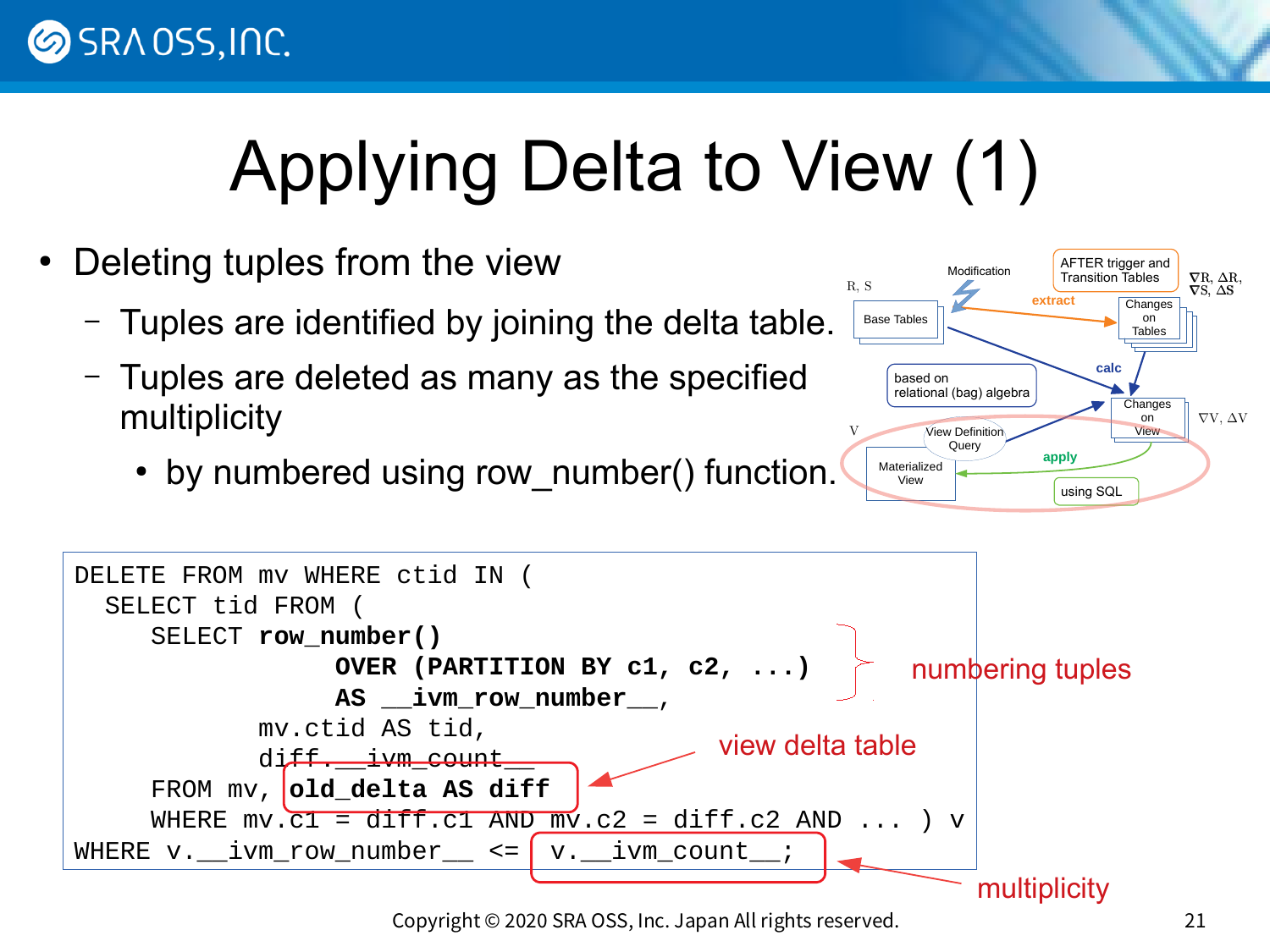

# Applying Delta to View (2)

- Inserting tuples into the view
	- Tuples are duplicated to the specified multiplicity
		- using generate series() function.



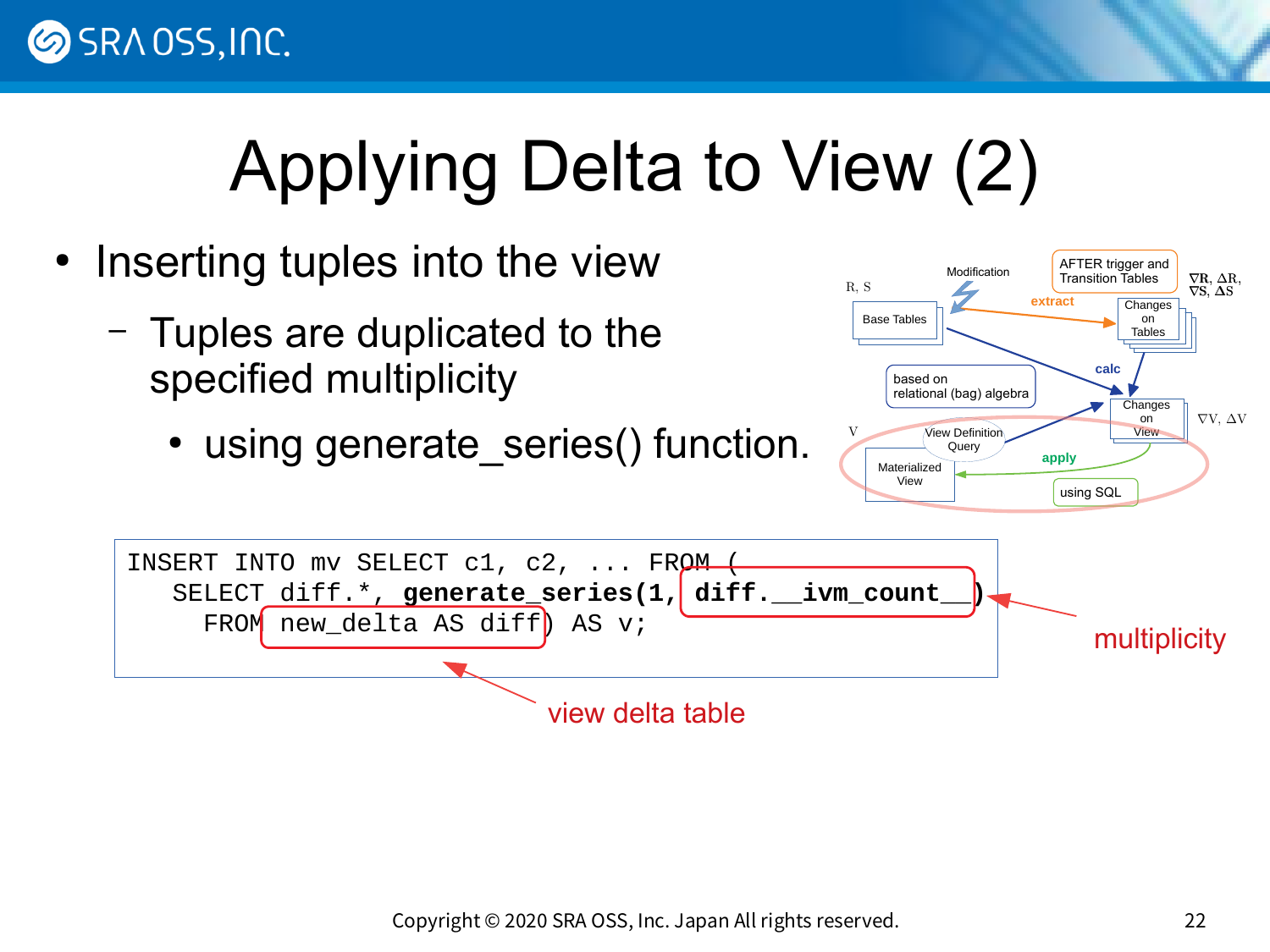

## Progress since the Initial Patch

- Supporting Queries:
	- Aggregates
	- Self-Joins
	- Outer Joins
	- Sub-queries including EXISTS clause
- Others:
	- Row Level Security (RLS)
	- REFRESH WITH [NO] DATA
	- pg\_dump/restore
	- etc.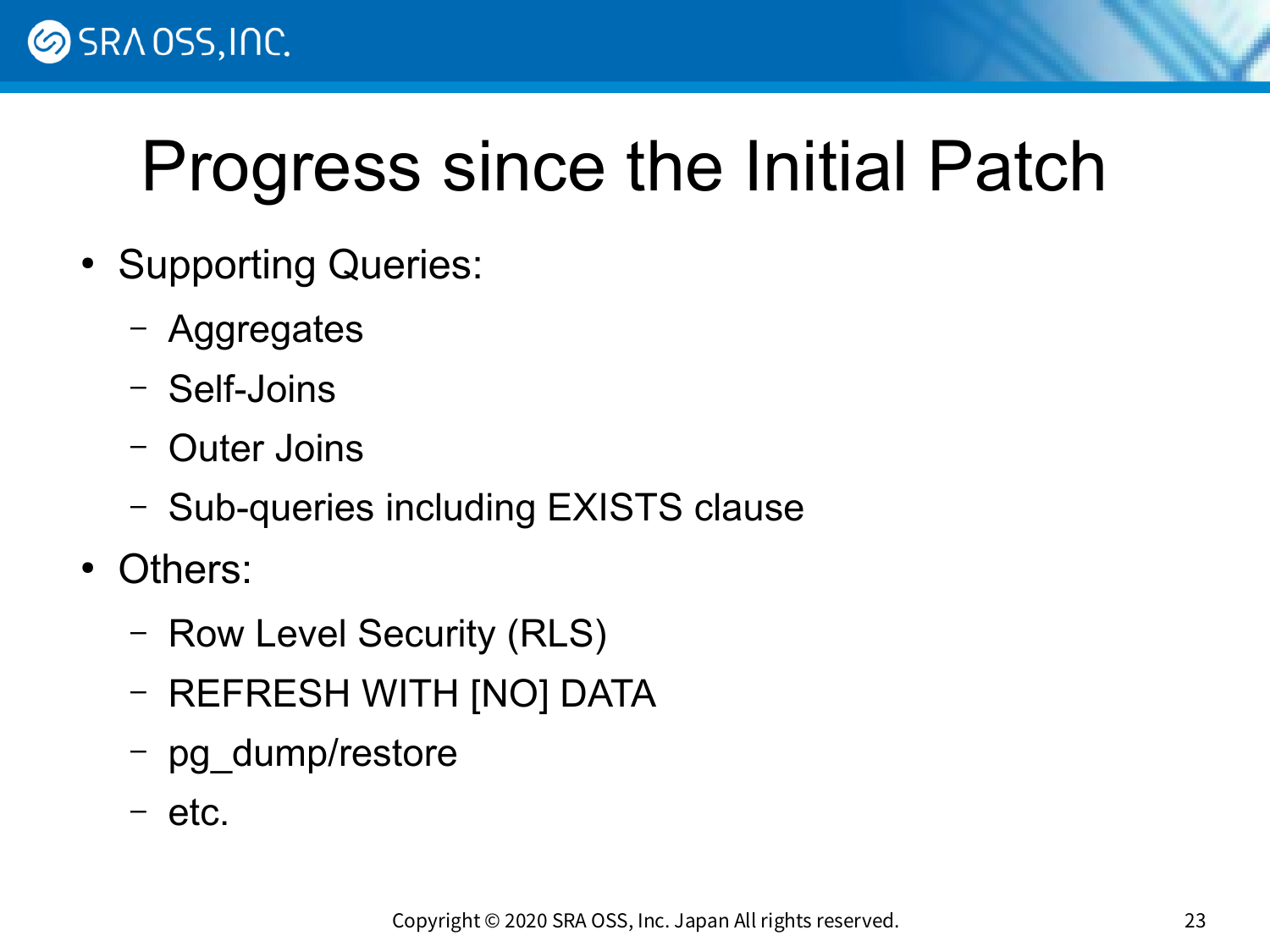## Aggregates Support

- count, sum, min, max, avg (with or without GROUP BY)
- Expressions specified in GROUP BY must appear in the target list.
- Views have one or more hidden columns. For example:
	- count(\*) result value for multiplicity of tuples
	- Additional count(x) and sum(x) values for  $avg(x)$  aggregates.
- Aggregates are performed on table deltas, and aggregated values in the view are updated using the results
	- The way of updating depends on the kind of aggregate function.

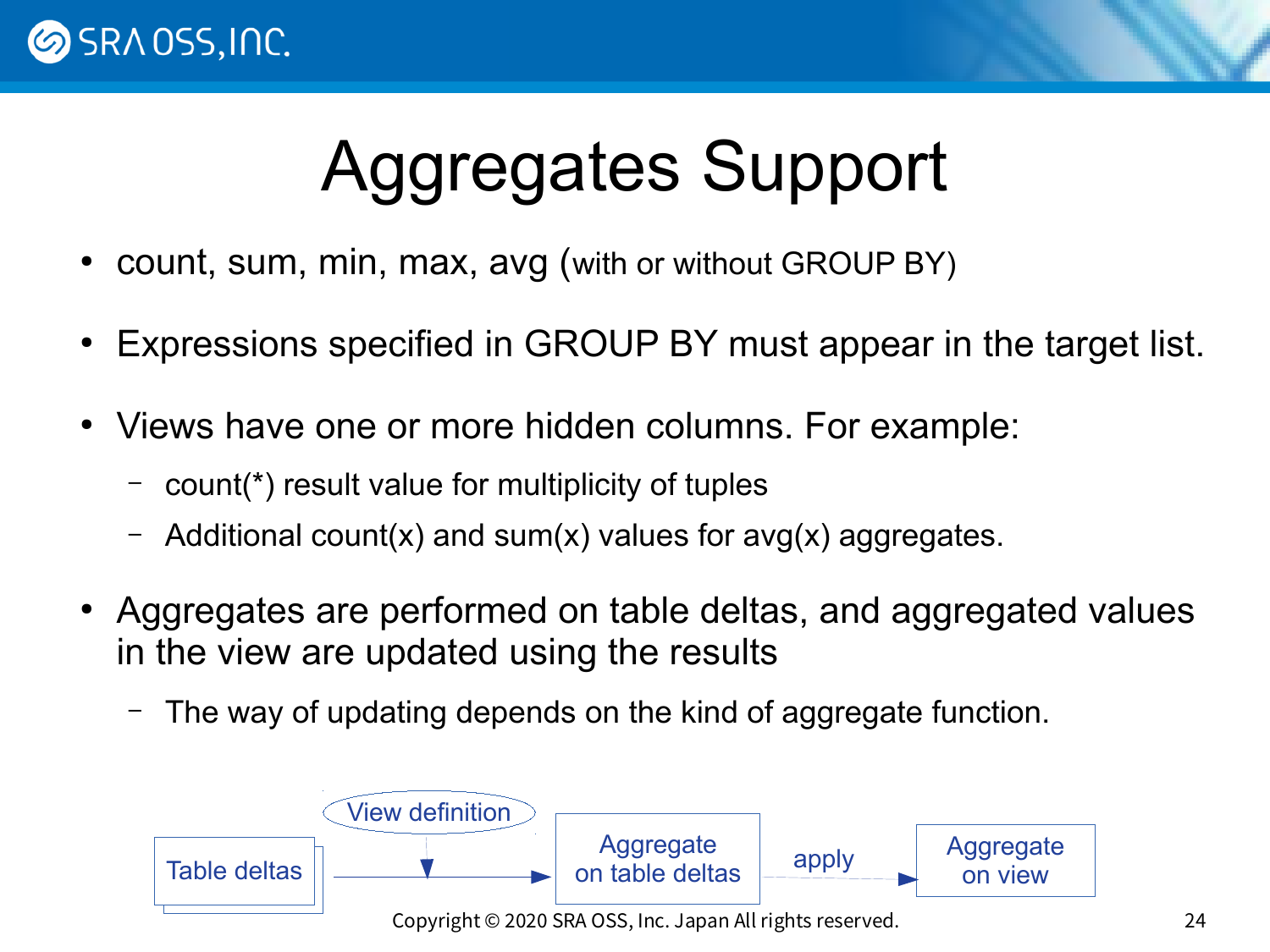

# Updating Aggregated Values

- count(x)  $\leftarrow$  count(x)  $\pm$  [count(x) from delta table]
- sum(x)  $\leftarrow$  sum(x)  $\pm$  [sum(x) from delta table]
- $avg(x)$  $\leftarrow$  (sum(x)  $\pm$  [sum(x) from delta]) / (count(x)  $\pm$  [count(x) from delta])
- min $(x)$ , max $(x)$ 
	- When tuples are inserted:
		- min(x)  $\leftarrow$  least (min(x), [min(x) from delta table])
		- max(x)  $\leftarrow$  greatest (max(x), [max(x) from delta table])
	- When tuples are deleted:
		- If the old min(x) or max(x) is deleted from the view, it needs recomputing the new value from base tables.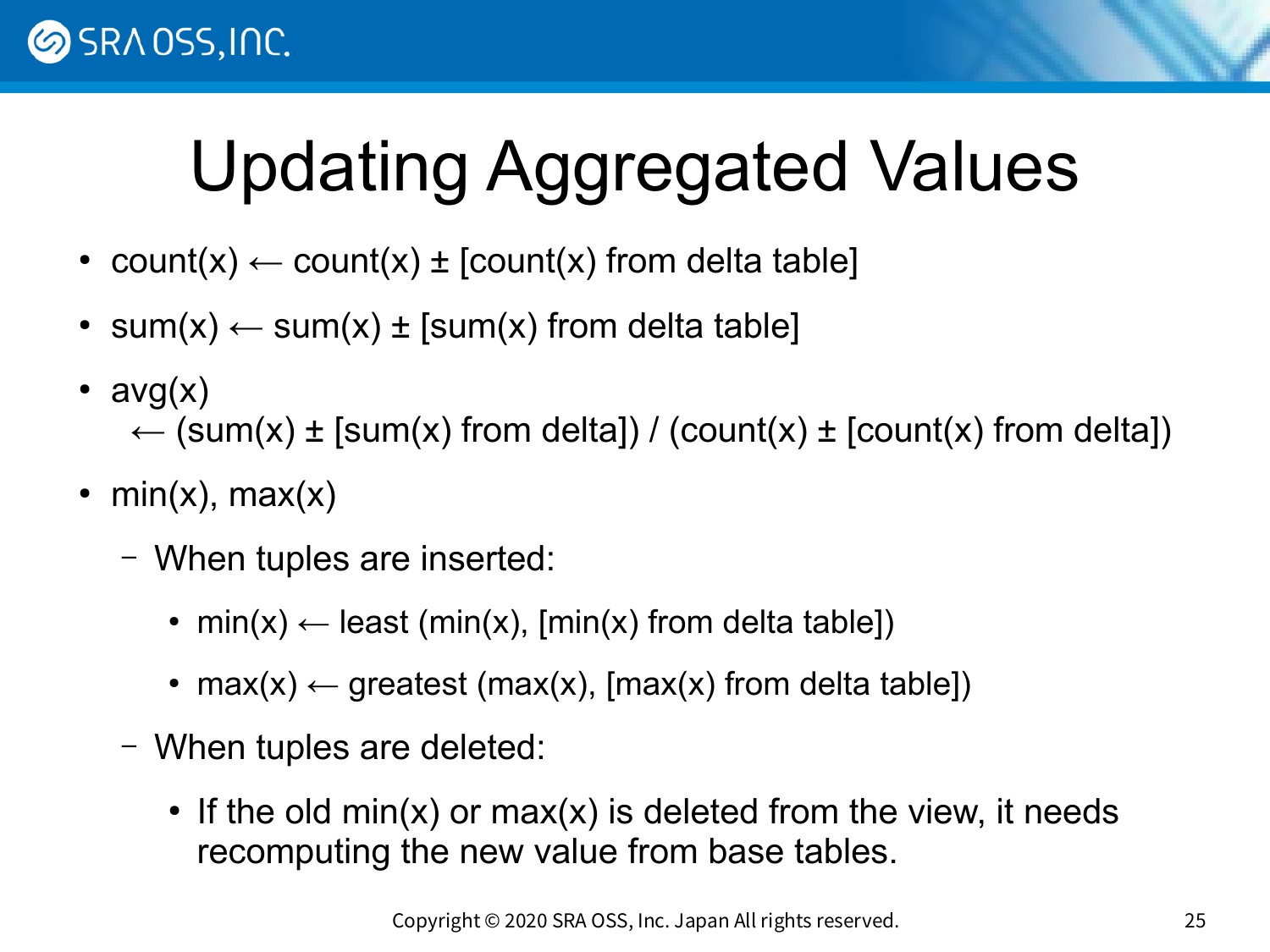



• Materialized views of aggregates on pgbench accounts Scale factor of pgbench: 1000

CREATE MATERIALIZED VIEW mv\_normal2 AS SELECT bid, count(abalance), sum(abalance), avg(abalance) FROM pgbench accounts GROUP BY bid;

CREATE **INCREMENTAL** MATERIALIZED VIEW mv\_ivm2 AS SELECT bid, count(abalance), sum(abalance), avg(abalance) FROM pgbench\_accounts GROUP BY bid;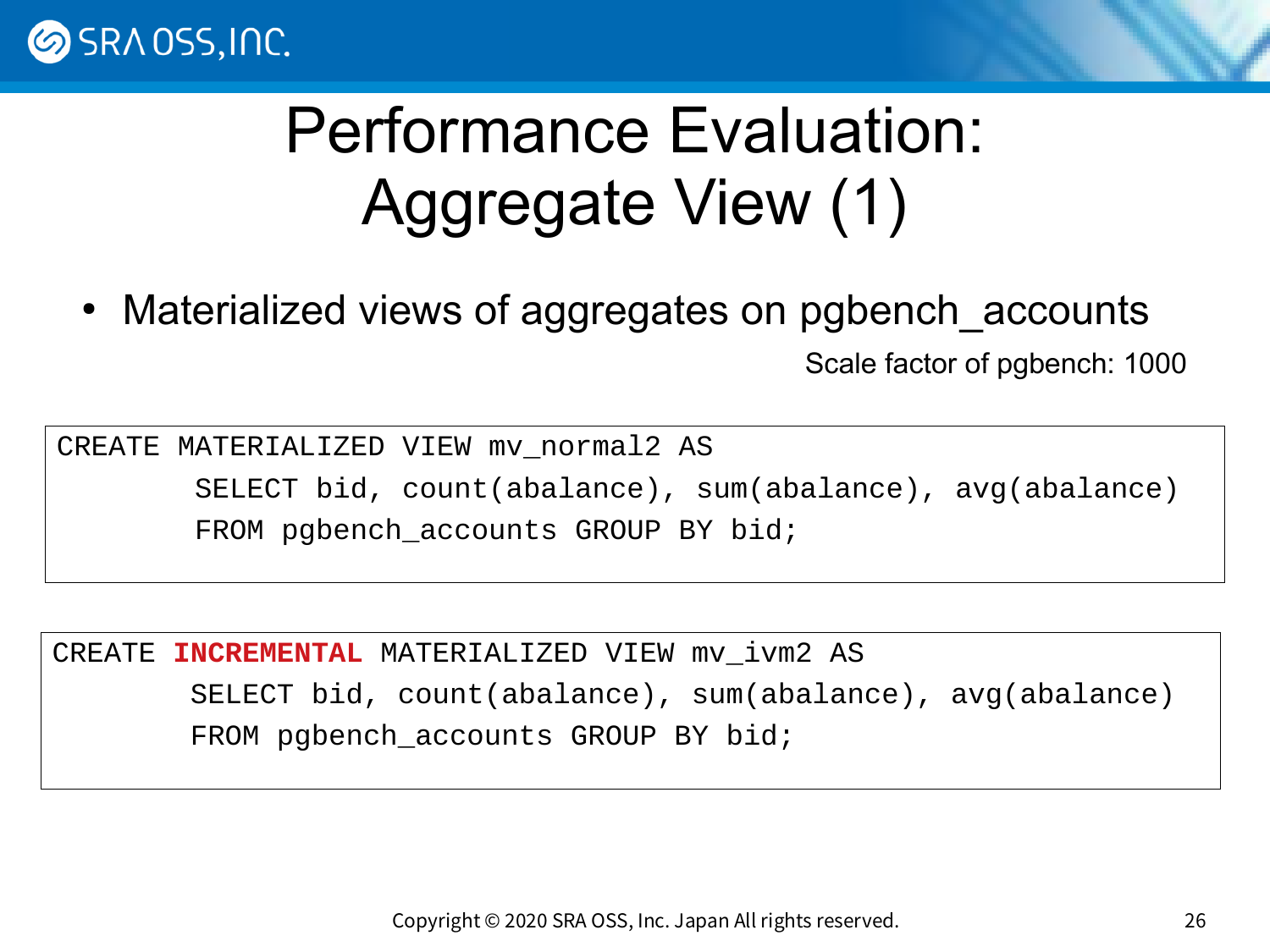

### Performance Evaluation: Aggregate View (2)

```
test=# REFRESH MATERIALIZED VIEW mv normal2 ;
REFRESH MATERIALIZED VIEW
Time: 30494.729 ms (00:30.495)
test=# SELECT * FROM mv ivm2 WHERE bid = 1;
bid | count | sum | avg
-----+--------+-------+-------------------------
   1 | 100000 | -1855 | -0.01855000000000000000
(1 row)test=# UPDATE pgbench_accounts SET abalance = abalance + 1000 WHERE aid = 1;
UPDATE 1
Time: 30.215 ms
test=# SELECT * FROM mv ivm2 WHERE bid = 1;
bid | count | sum | avg
 -----+--------+------+-------------------------
   1 | 100000 | -855 | -0.00855000000000000000
(1 row)REFRESH took 30 seconds.
                                        Updating pgbench_accounts took 30 ms. 
                                        Updated automatically and correctly!
                                                              x 1000 faster!
```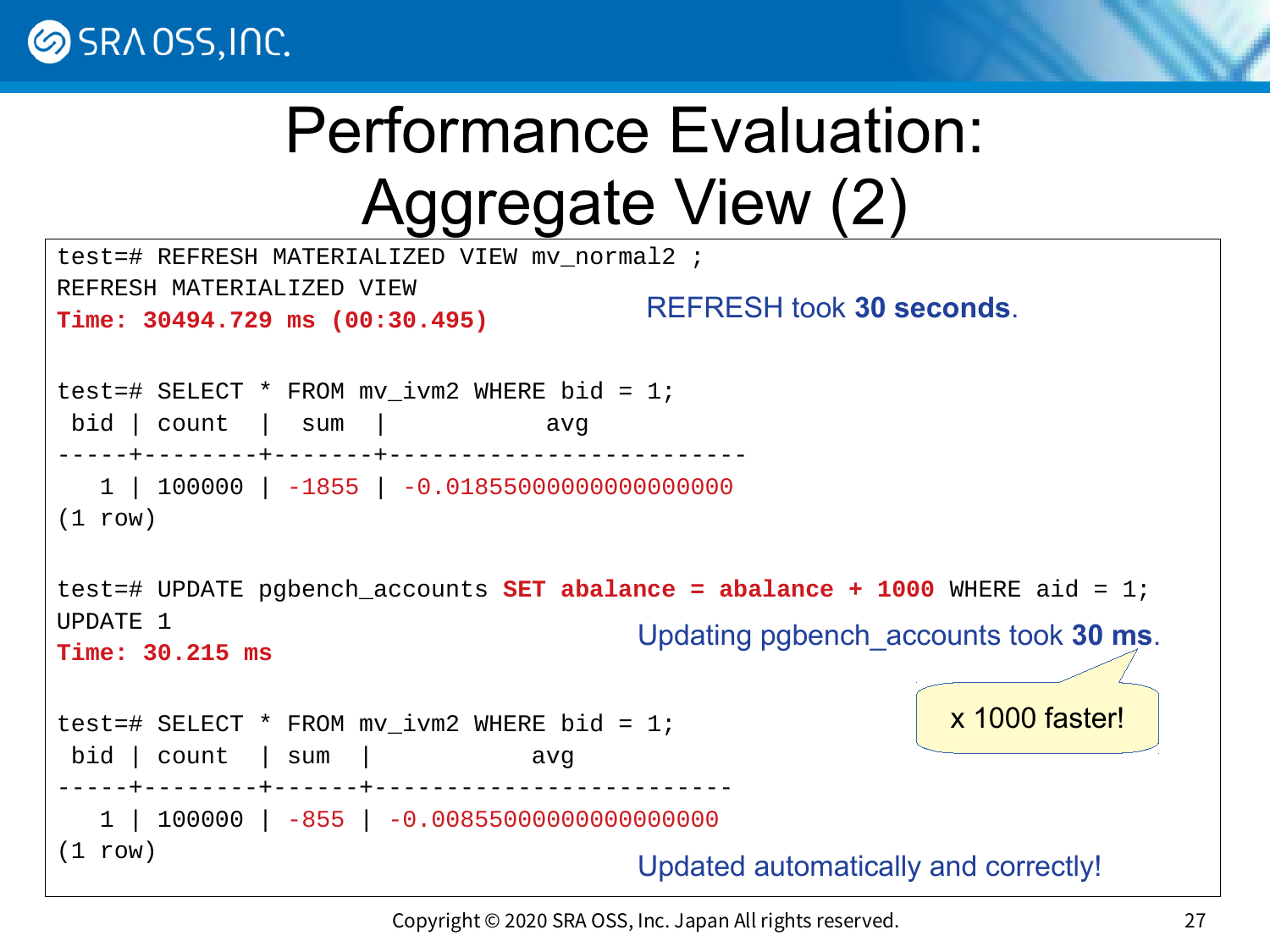#### SRA 0SS, INC.

#### Multiple Tables Modification and Self-Join (1)

WITH x AS (INSERT INTO r VALUES(1,10) RETURNING 1),

y AS (INSERT INTO s VALUES(1,100) RETURNING 1)

- Possible cases:
	- Modifying CTEs
	- Triggers
	- Foreign key constrains
- Self-join is essentially the same situation

SELECT 1;

- Same tables in a query  $=$  Different tables with the same contents
- View maintenance with simultaneous multiple table modifications.
	- Pre-update state of tables is required as well as post-update state.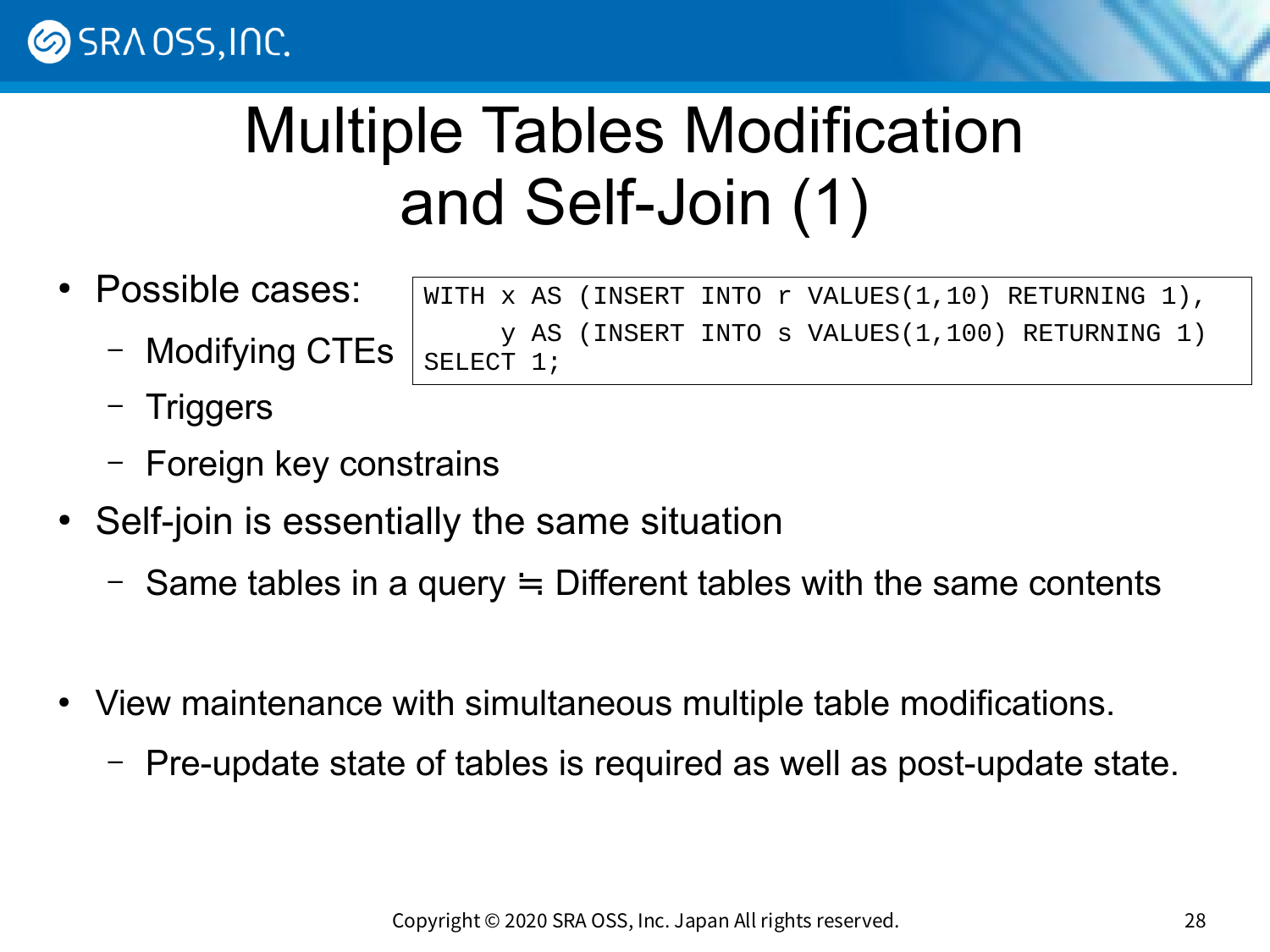#### SRA 0SS, INC.

#### Multiple Tables Modification and Self-Join (2)

- Pre-update table state
	- Available by applying table deltas inversely
	- Inserted tuples can be removed by filtering with xmin, cmin



- Simultaneous modifications of multiple tables
	- AFTER triggers are fired more than once.
		- Each trigger extracts and stores changes of each table.
		- View is updated incrementally in the final AFTER trigger call.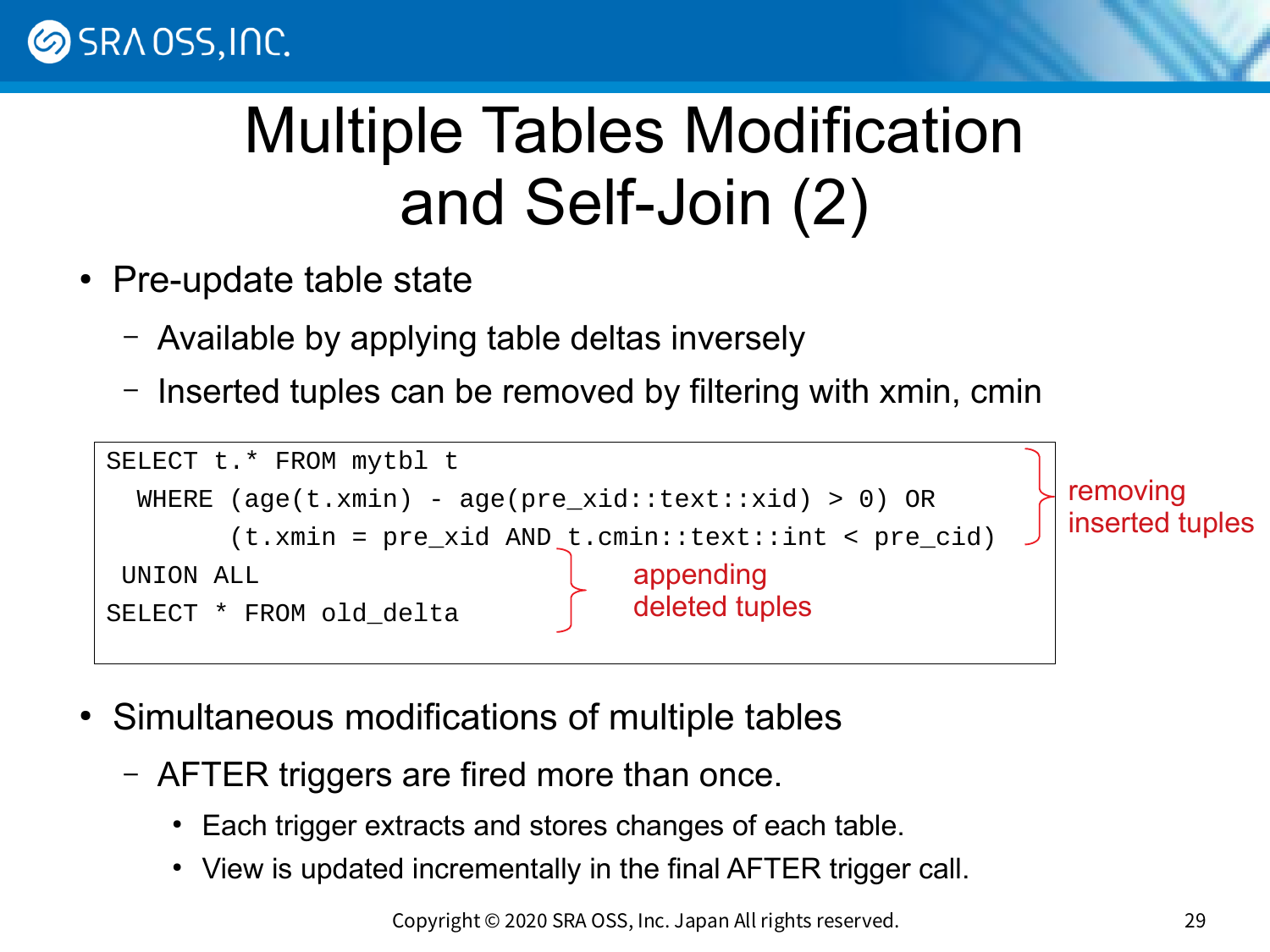

## Outer Join Support

- Outer Joins
	- Null-extended tuples (= dangling tuples) appear when the join condition does NOT meet.
- Outer join view maintenance:
	- Insert into a table  $\rightarrow$  dangling tuples might be deleted
	- Delete from a table  $\rightarrow$  dangling tuples might be inserted
- View maintenance steps:

1.Calculate and apply deltas as similar to inner join case 2.Additional dangling tuples handling

- Implemented based on an algorithm in Larson & Zhou (2007)
	- With theory extension to allow tuple duplicates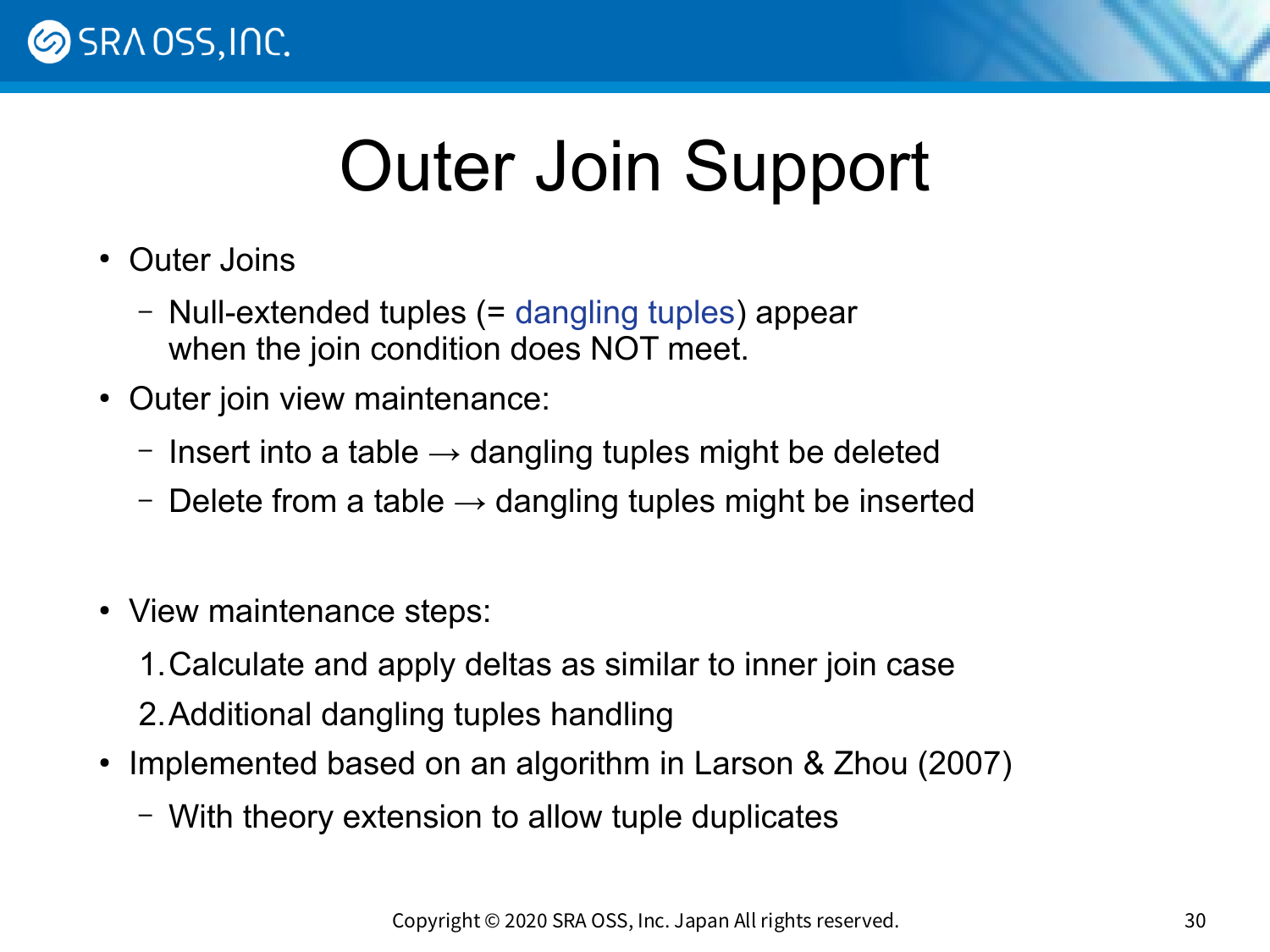

### Performance Evaluation: Inner and Outer Join View (1)

- Materialized views joining pgbench tables: Scale factor of pgbench: 100
	- Inner join & full outer join

 SELECT a.aid, a.bid AS abid, b.bid AS bbid, a.abalance, b.bbalance FROM pgbench\_accounts a **[FULL OUTER] JOIN** pgbench\_branches b ON  $a.bid = b.bid;$ 

- Conditions of indexes on materialized view:
	- No index
	- Index1:
		- An index on the primary key columns of base tables: (aid, abid)
	- Index2:
		- Two Indexes on columns used in join conditions : (abid) & (bbid)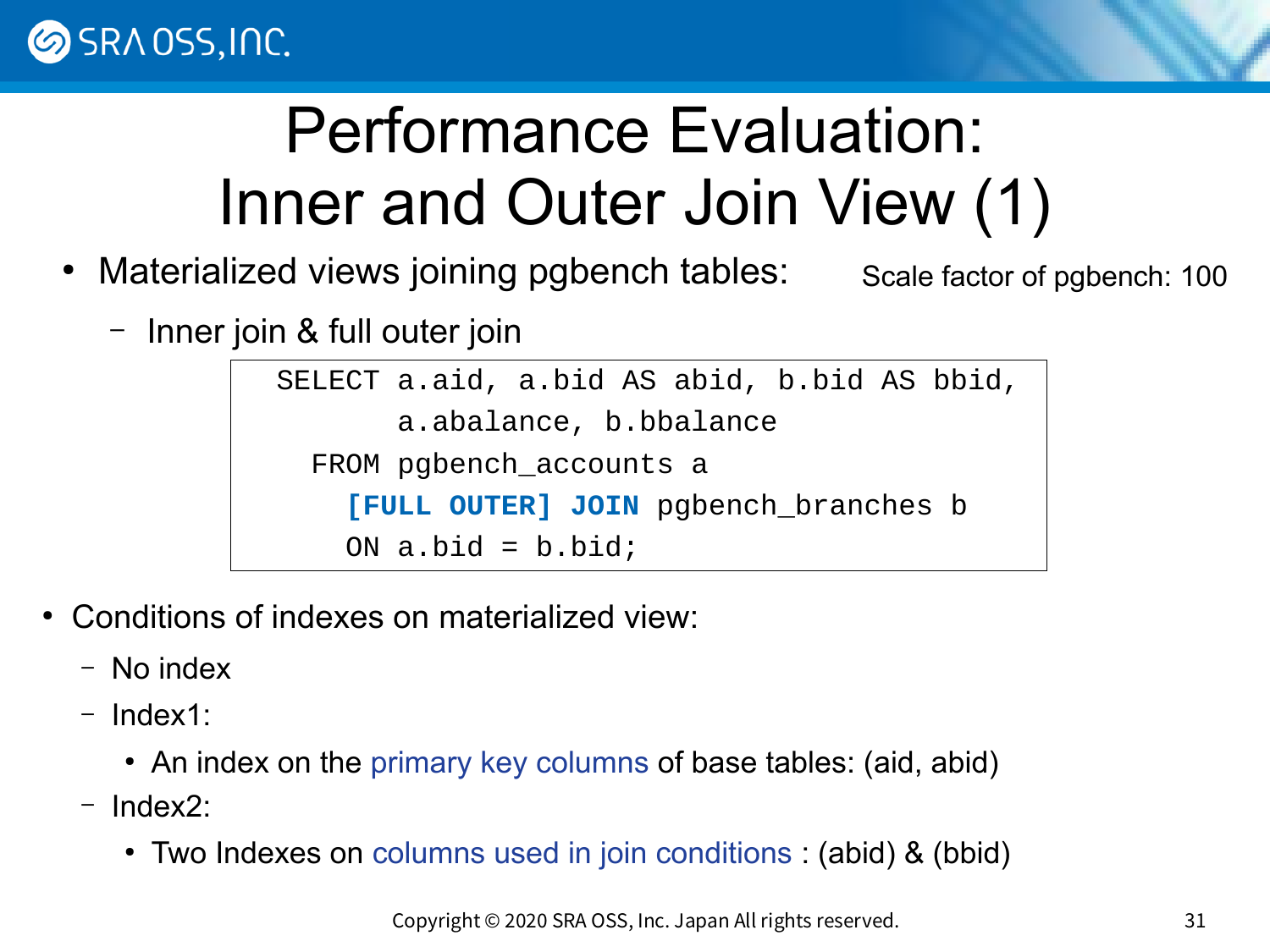#### SRA 0SS, INC.

#### Performance Evaluation: Inner and Outer Join View (2)

- Execution time of updating a tuple in pgbench accounts
	- Compared re-computation of the view (REFRESH)



- IVM is faster than REFRESH
- For effective maintenance, an appropriate index is required.
	- To search tuples to be deleted
- Comparable performance between inner and outer join views
	- For outer join views, indexes on join condition columns are required.
	- To search dangling tuples to be deleted or inserted

Copyright © 2020 SRA OSS, Inc. Japan All rights reserved. 32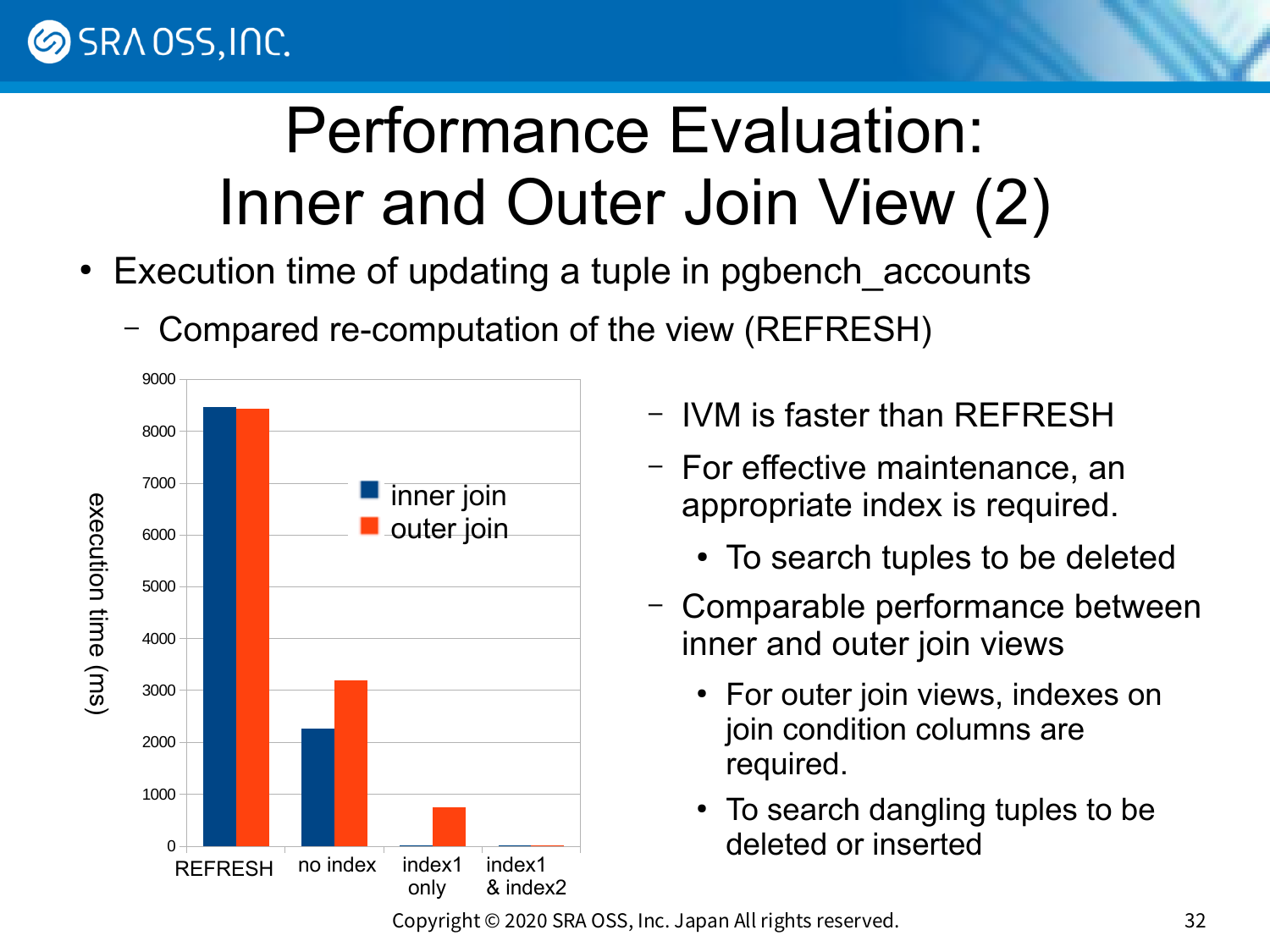

## Sub-queries Support

- EXISTS in WHERE
	- The row number count of the EXISTS sub-query is stored in the view as a hidden column.

```
SELECT t1.* FROM test1 AS t1
WHERE EXISTS (SELECT 1 FROM test2 AS t2 WHERE t1.id = t2.id);
```
- When a table in the sub-query is modified:
	- If the count becomes 0, the tuple in the view should be deleted.
	- Otherwise, the tuple remains.
- Simple sub-queries in FROM clause are also supported.
	- Only selection, Projection, or Inner join is allowed in a sub-query.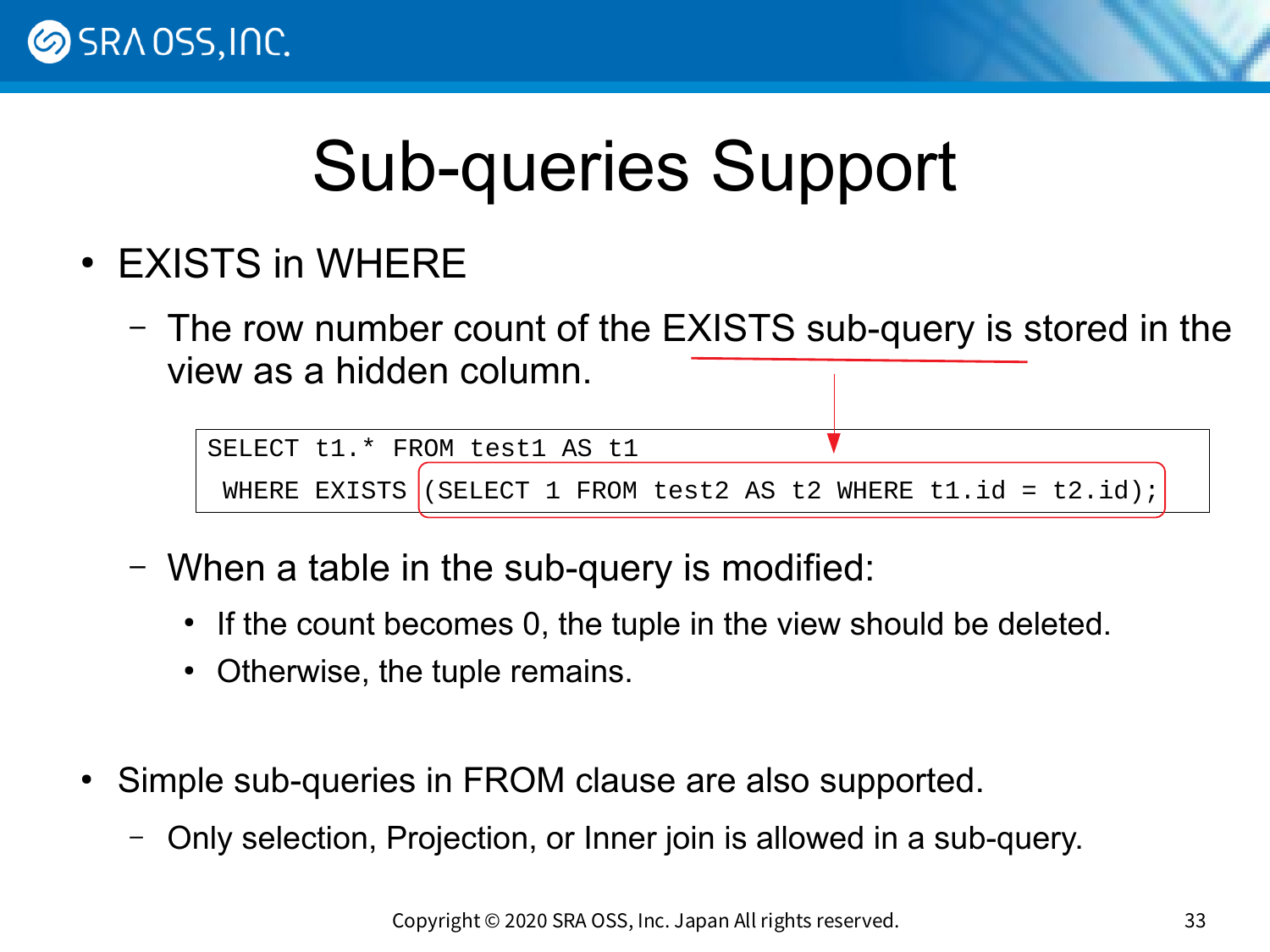

# Other Progress (1)

- WITH [NO] DATA
	- An option for CREATE [INCREMENTAL] MATERIALIZED VIEW or **REFRESH**
	- If WITH NO DATA is specified, the triggers are dropped from base tables.
		- The view is not automatically updated even when a base table is modified.
		- Also, the materialized view becomes not scannable.
- Row Level Security (RLS)
	- When a view is updated incrementally, base tables are accessed with the view owner's privilege.
- pg\_dump/restore
	- Support for "CREATE INCREMENTAL MATERIALIZED VIEW"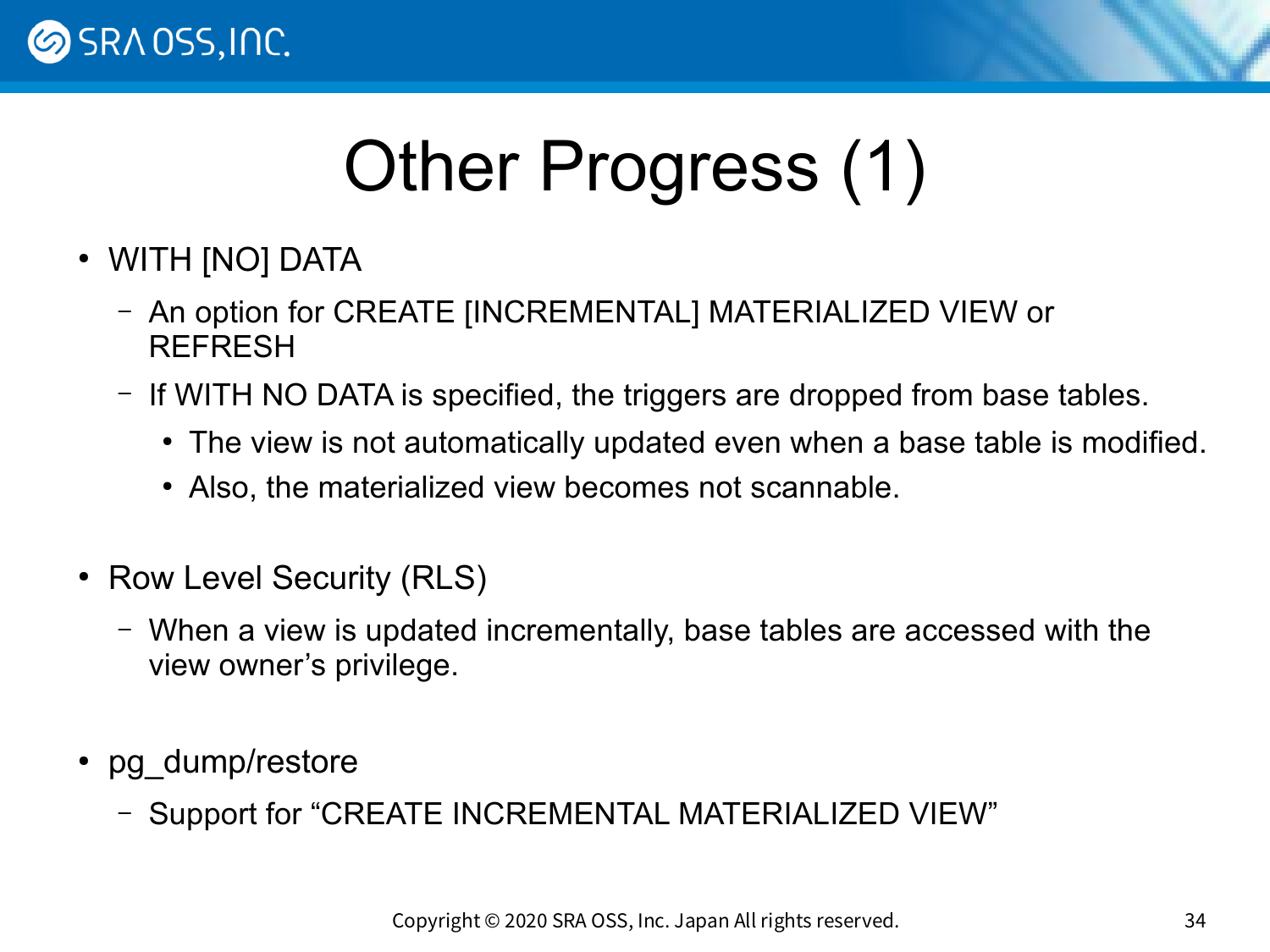

# Other Progress (2)

- Not use temporary tables
	- Before: Temporary tables were used to store view deltas.
		- $\rightarrow$  System catalog bloat, prepared transaction unavailable, etc.
	- After: Tuplestores (ephemeral named relations) are used.
- Performance improvement of view access
	- Before: generate\_series function is used to output duplicated tuples.

 $\rightarrow$  Huge overhead, row estimate mistake of planner, etc.

– After: Changed to not use generate series at SELECT on views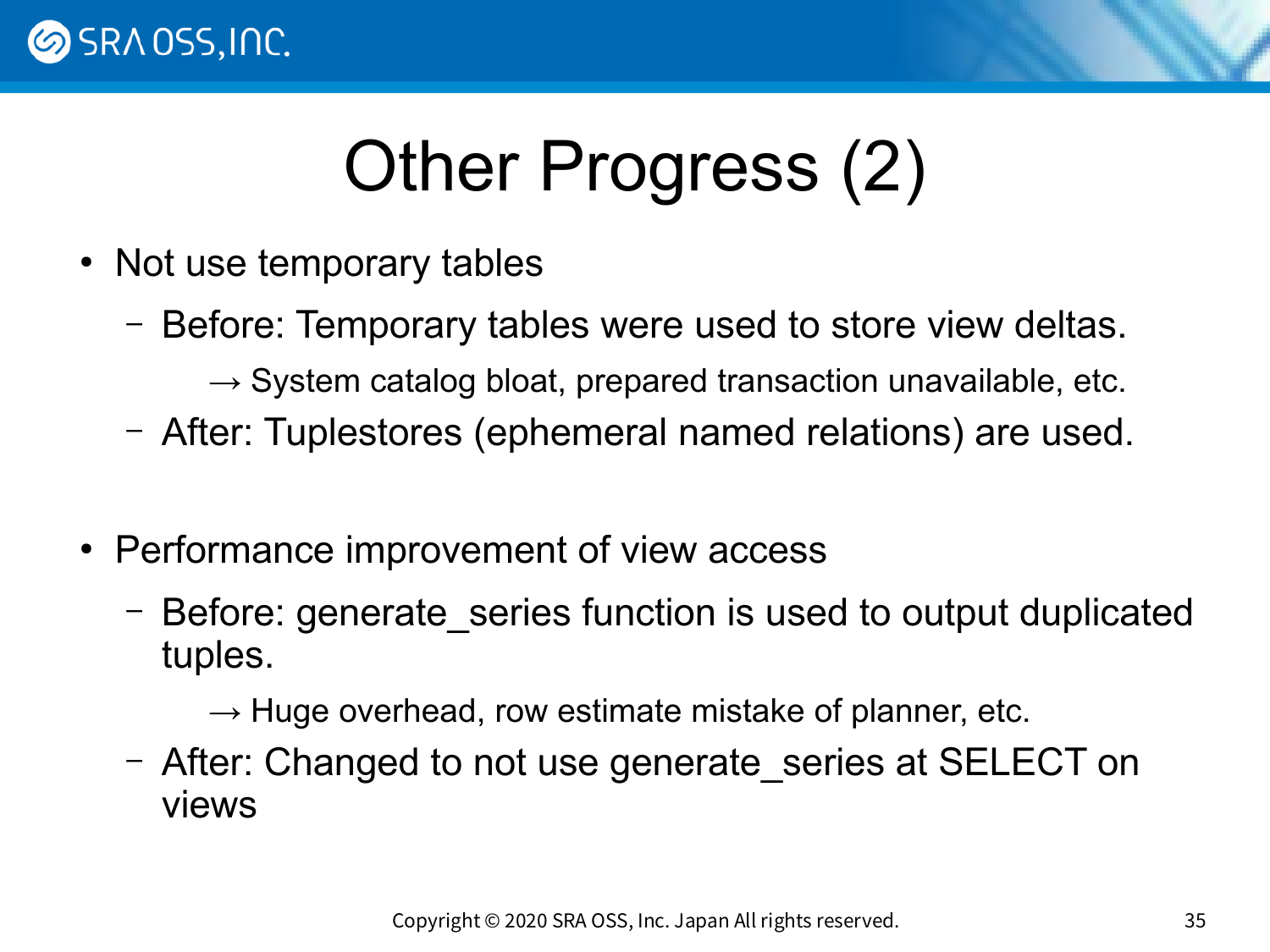

#### demo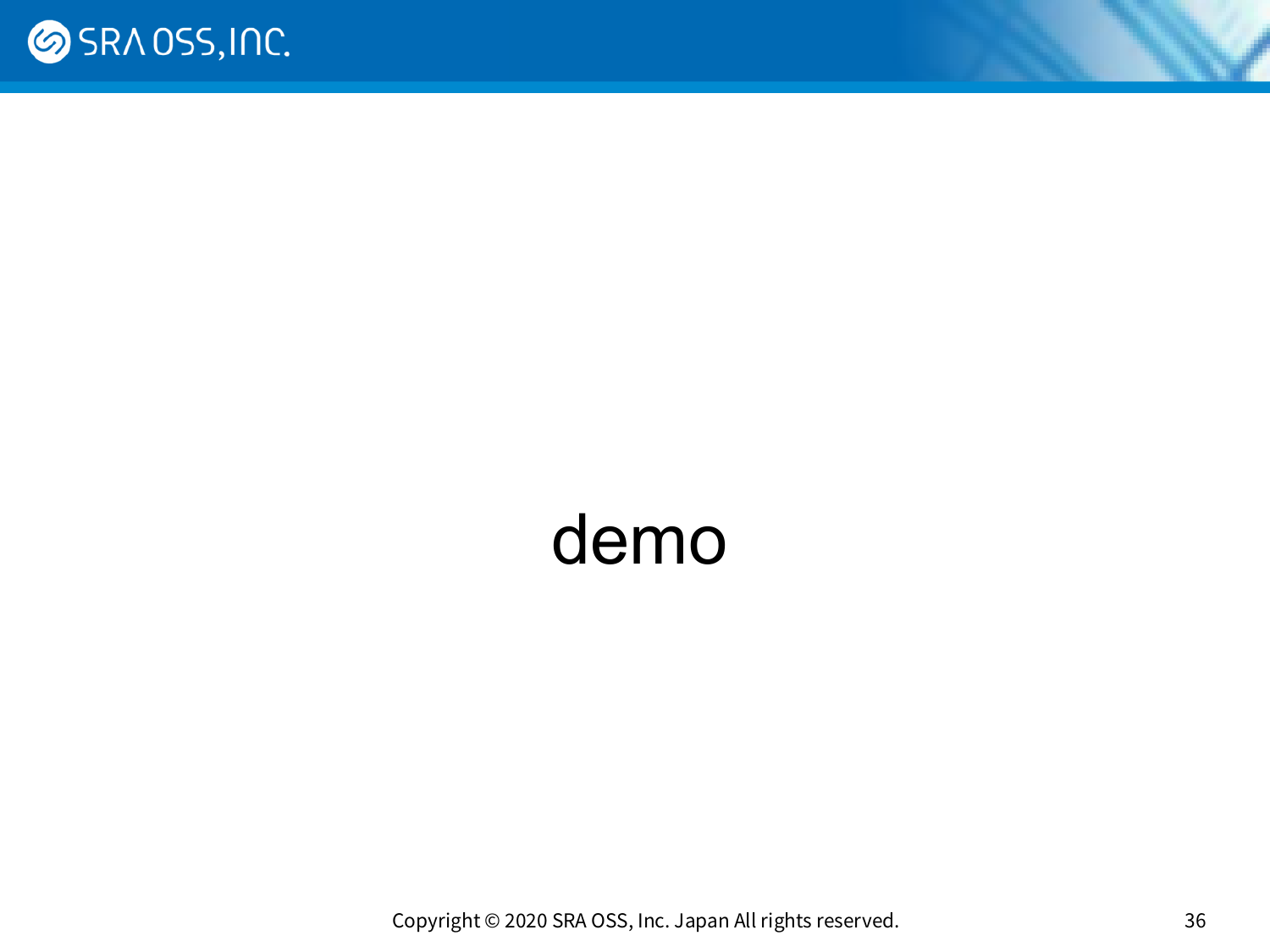

#### About Us

- Yugo NAGATA
	- Software Engineer at SRA OSS, Inc. Japan
	- Research and Development on PostgreSQL
		- Incremental View Maintenance (IVM)  $\leftarrow$  Today's topic
- Takuma HOSHIAI
	- Software Engineer at SRA OSS, Inc. Japan
	- a member of IVM project
	- demo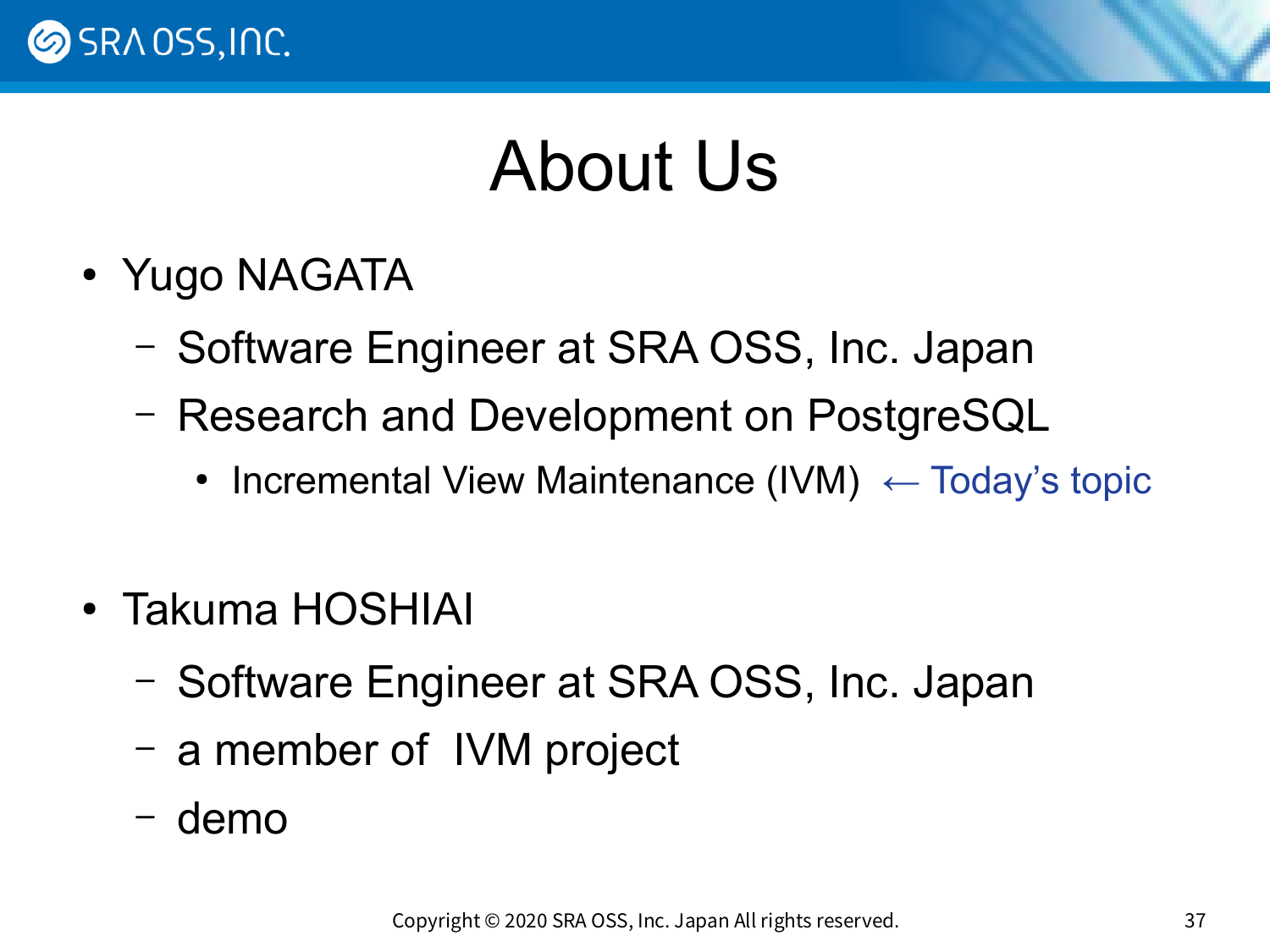

# Current Restrictions (1)

- Supported:
	- Selection,
	- Projection
	- Inner and Outer join
	- DISTINCT
	- Aggregates
		- count, sum, avg, min, max
		- with/without GROUP BY
	- Self-join
	- EXISTS
	- Simple sub-queries
- Not supported:
	- Other aggregates
	- HAVING
	- Complex sub-queries
		- including aggregates, outer-join, etc.
	- CTE
	- window functions
	- Set operations
		- UNION, EXCEPT, INTERSECT
	- ORDER BY
	- LIMIT/OFFSET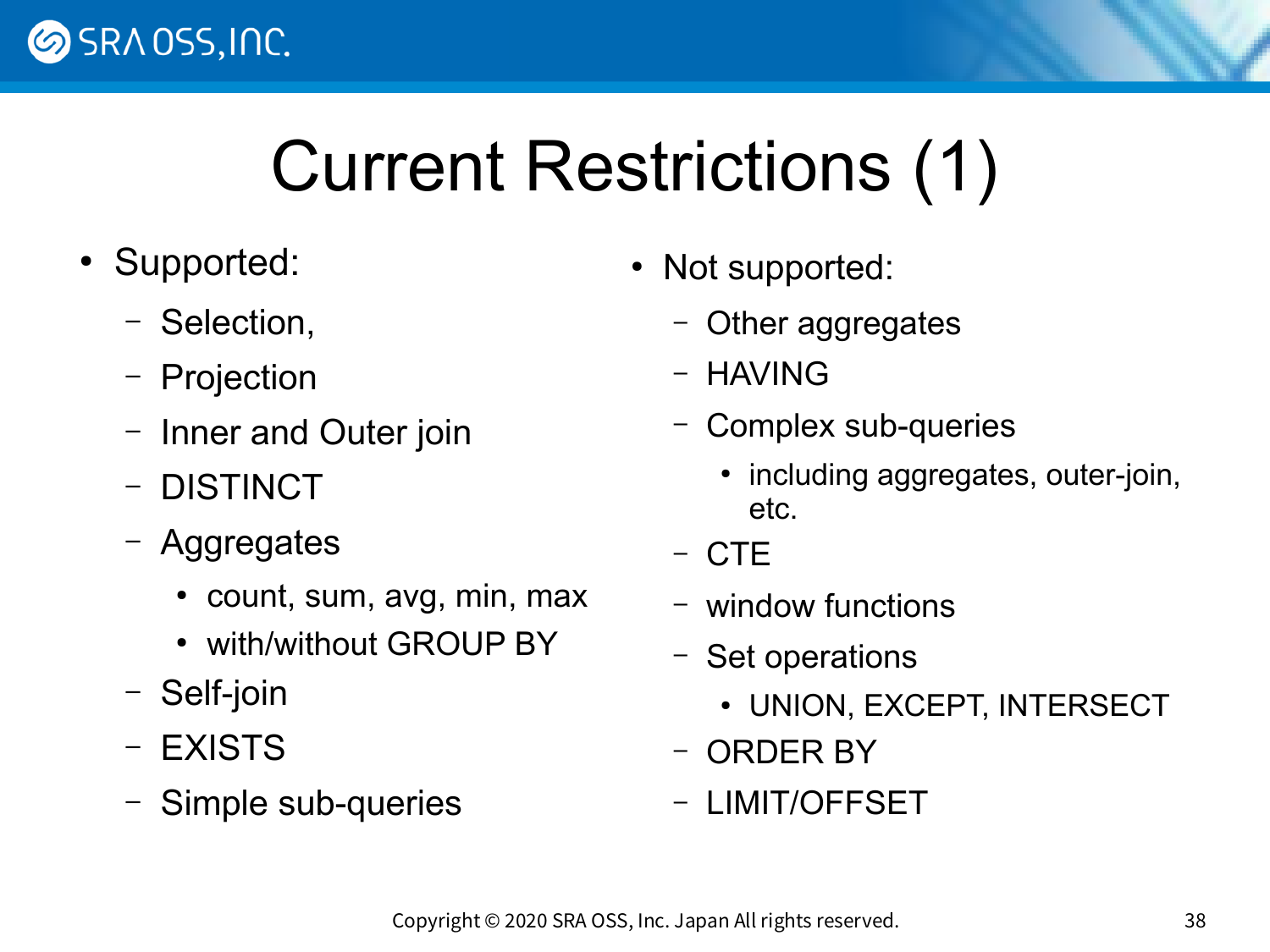

# Current Restrictions (2)

- Major restrictions of outer joins
	- Support only simple equijoin.
	- Can not be used together with aggregates or sub-queries.
- Major restrictions of EXISTS
	- "OR EXISTS" or "NOT EXISTS" is not supported.
	- Can not be used together with aggregates.
- TPC benchmark queries:
	- TPC-H : 9 / 22 queries are supported.
	- TPC-DS: 20 / 99 queries are supported.

(ORDER BY and LIMIT/OFFSET are ignored.)

33 queries fail due to CTEs 11 queries fail due to aggregates in a sub-query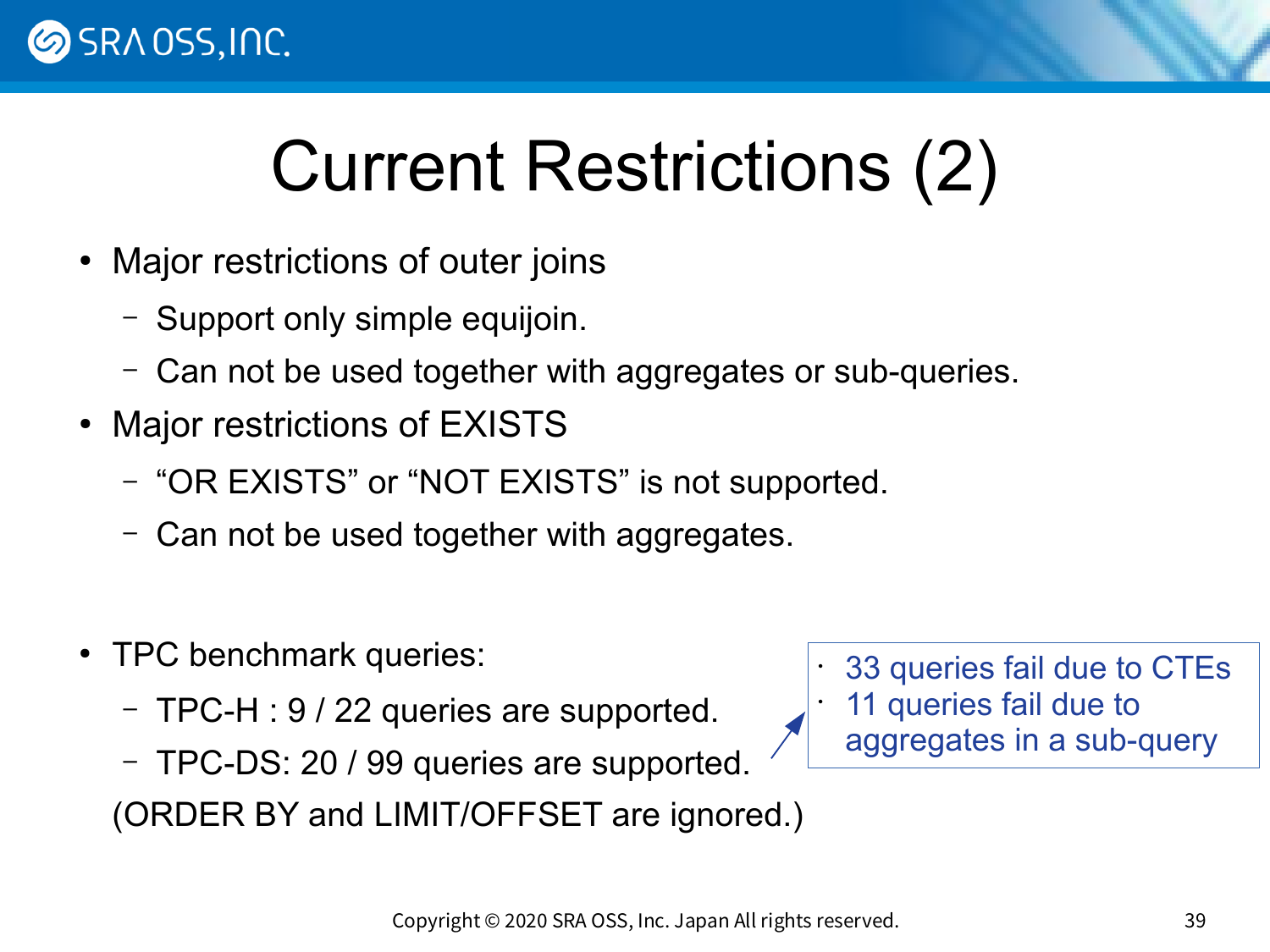

## Summary

- Incremental View Maintenance on PostgreSQL
	- Rapid and automatic update of materialized views
	- Progress:
		- Aggregates, Outer joins, Self-joins, Sub-queries, ...
- Future works:
	- Relaxing restrictions
		- CTE, Sub-queries including aggregates, and so on.
	- Deferred Maintenance using table change logs
	- Performance improvement and optimizations
- The patch is proposed and discussed in pgsql-hackers
	- Subject: Implementing Incremental View Maintenance
	- Github: <https://github.com/sraoss/pgsql-ivm/>